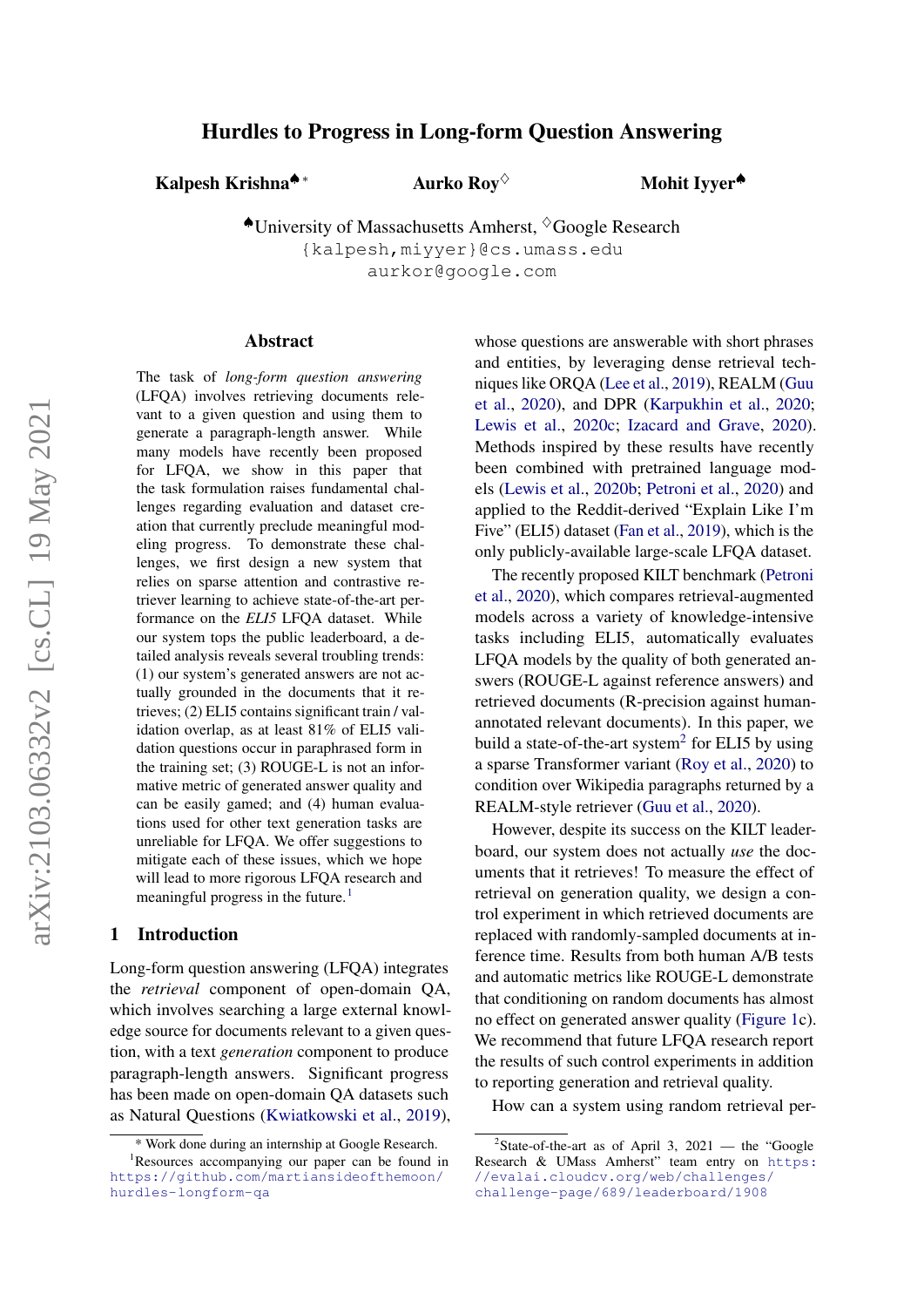<span id="page-1-0"></span>

| (a) Many held-out questions are<br>paraphrased in the training set.<br>Best answer to similar train<br>questions gets 27.4 ROUGE-L | (b) Simply retrieving answers<br>to random unrelated training<br>questions yields relatively<br>high ROUGE-L, while actual<br>gold answers underperform<br>generations | documents instead of relevant ones <b>does not</b><br>measurably impact its factual correctness. Longer<br>outputs get higher ROUGE-L<br>(d) Annotators find it difficult to judge long answers<br>(with repetition) & correctness of technical content |
|------------------------------------------------------------------------------------------------------------------------------------|------------------------------------------------------------------------------------------------------------------------------------------------------------------------|---------------------------------------------------------------------------------------------------------------------------------------------------------------------------------------------------------------------------------------------------------|
| Val Q: Can you protect electronics from<br>EMPs/solar flares? If so, how?                                                          | Random Train Ans, 19.4 ROUGE-L                                                                                                                                         | Generation using predicted retrievals, 19.0 ROUGE-L                                                                                                                                                                                                     |
| Train Q1: How does an EMP ruin electronics?<br>What does it do? How would they be fixed?<br>Can It be protected against? How?      | The fast lane/slow lane is a bit of a<br>misnomer. It gives the impression that<br>new, faster lanes are being built. In<br>reality, normal speed will be              | Yes, you can shield them. But it's a slow process Also,<br>the equipment that's powered by them is a lot more<br>expensive than you'd think, so it's hard to make sure that<br>you're not just shielding them from your remote control.                 |
| Train Q2: If Earth were hit with a massive<br>EMP, would all of our currently technology be<br>completely unusable permanently?    | Gold Answer, 18.6 ROUGE-L<br>I'll start with the grounding question,<br>because that's the easiest to answer:                                                          | Generation using random retrievals, 24.8 ROUGE-L<br>Yes, you absolutely can, in fact you can build a Faraday                                                                                                                                            |
| Train Q3: Whenever a electromagnetic pulse<br>(EMP) is released what does it do to<br>electronics to disable them?                 | Doesn't help a bit. All that matters is<br>that the metal container is conductive<br>and doesn't have gapscompletely                                                   | cage around your electronics, and protect them from<br>solar flares This is what is done<br>with the Faraday cage around your electronics, which is<br>the problem. The reason it is expensive is because it                                            |
| Train Q4: If earth was hit with an EMP, could<br>we ever restore electricity? If not, why?                                         | seal your Faraday cage. Consider<br>soldering the lid on to that paint can<br>look at little baggie it comes in. Sealed<br>mylar. That protected that chip from        | requires a huge amount of power and is expensive to<br>replace designed to shield your electronics from solar<br>flares, you will have to pay for the protection. This is<br>because you have to buy a piece of equipment that is                       |
| Train Q5: What are solar flares and why does<br>it impact our electronics?                                                         | air travel at 35,000 feet, land travel<br>through rural, urban, and suburban<br>areas, and all the electromagnetic                                                     | designed to shield your electronics from solar flares, and<br>that is expensive.  This is also expensive, but not as<br>expensive as the protection you need to shield your                                                                             |
| Train Q6. When an EMP goes off, can the<br>electronics affected be replaced?                                                       | radiation that the trip entails No lead<br>shielding. No safes                                                                                                         | electronics from solar flares designed to be as cheap<br>as possible                                                                                                                                                                                    |

Figure 1: A summary of the major hurdles (a-d) to progress in long-form question answering with ELI5.

form well on ELI5? Our analysis reveals that this result is partially due to significant train / validation overlap in the ELI5 dataset [\(Figure 1a](#page-1-0)), which eliminates the need for external retrieval. A human study shows that at least 81% of validation questions have a paraphrase in the training set, and almost all validation questions are topically similar to a training set question. While [Fan et al.](#page-9-3) [\(2019\)](#page-9-3) attempted to identify and remove question overlap using TF-IDF similarity, more complex semantic matching methods & human verification is needed to address this issue in future LFQA datasets.

Digging deeper, we identify fundamental issues with using ROUGE-L to evaluate generated answer quality [\(Figure 1b](#page-1-0)). Simple baselines such as just repeatedly copying the question, or choosing a random training set answer, can outperform LFQA systems such as RAG [\(Lewis et al.,](#page-10-2) [2020c\)](#page-10-2) in terms of ROUGE-L. On the other hand, our system achieves *higher* ROUGE-L than reference human-written answers, which is misleading since human A/B testers strongly prefer reference answers to our system's. We conclude that ROUGE-L is not a reliable metric to evaluate LFQA due to its large and relatively unconstrained output space (e.g., compared to translation or summarization), and we offer suggestions for better automatic & human evaluations to enable meaningful progress on this task.

# 2 A state-of-the-art LFQA system

**(c)** Conditioning answer generation on *random*

The ELI5 task [\(Fan et al.,](#page-9-3) [2019\)](#page-9-3) asks models to generate paragraph-length answers to open-ended questions in English that often rely on world knowledge (e.g., *how do jellyfish function without brains or nervous systems?*). LFQA systems thus benefit from conditioning answer generation on relevant documents from the web (such as the Wikipedia article about *jellyfish*). While large-scale pretrained language models store surprising amounts of world knowledge within their parameters [\(Petroni et al.,](#page-10-6) [2019;](#page-10-6) [Roberts et al.,](#page-10-7) [2020\)](#page-10-7), external document retrieval not only augments this intrinsic knowledge but also grounds model outputs in a knowledge source, which provides interpretability.

In this section, we describe our proposed LFQA system, which conditions answer generation on Wikipedia articles identified by a pretrained retriever. We use a dense retriever trained by scaling up a distantly supervised algorithm from [Jernite](#page-9-4) [\(2020\)](#page-9-4). Since retrieved articles can be quite long and often exceed the maximum sequence length of pretrained models like BERT [\(Devlin et al.,](#page-9-5) [2019\)](#page-9-5), we use a sparse-attention variant of the Transformer to allow modeling over longer sequences. While our system sets a new state-of-the-art on ELI5, we question the significance of this result in [Section 3.](#page-3-0)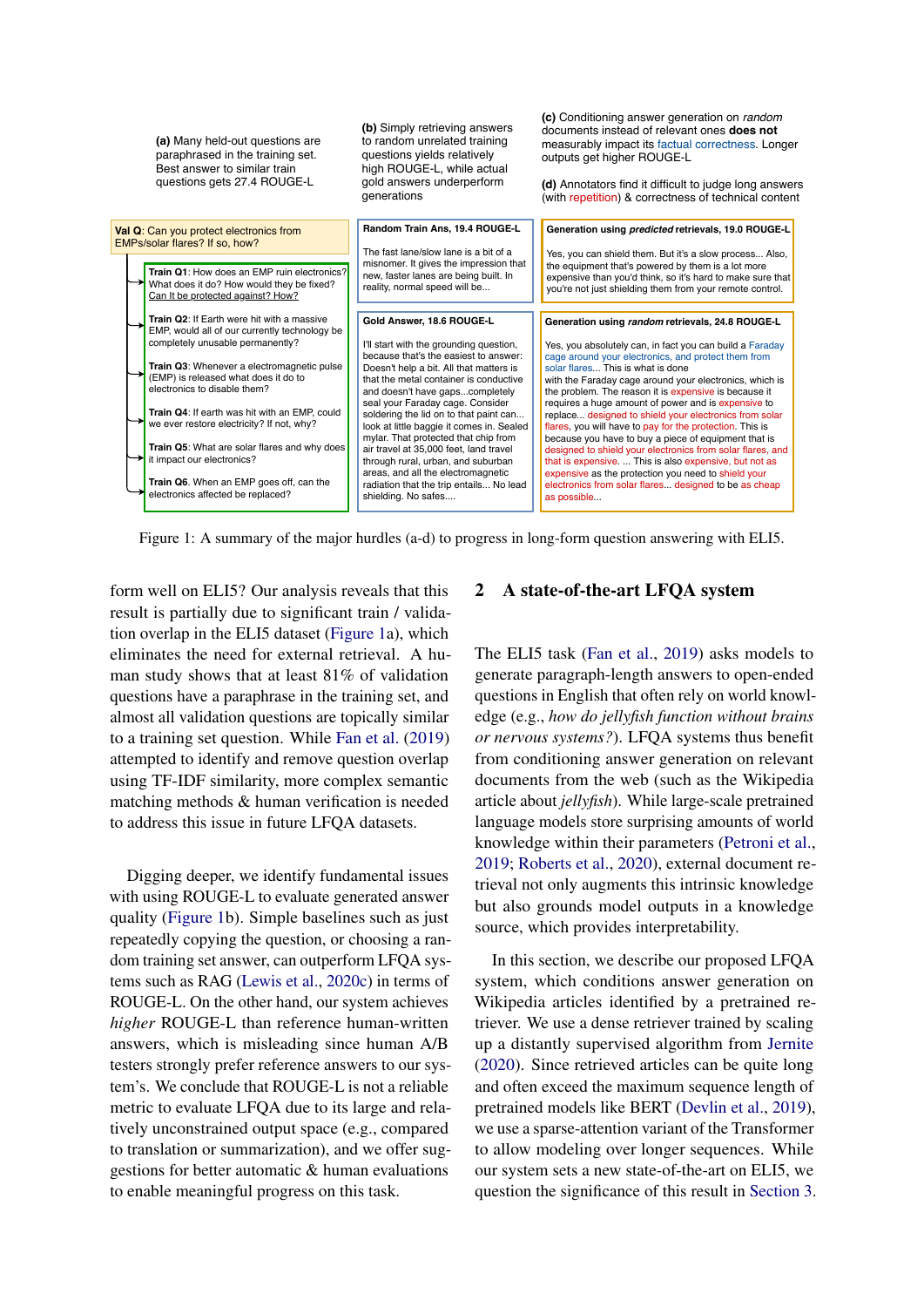## 2.1 Retriever

We begin by specifying our dense retriever ("contrastive REALM" or C-REALM), which returns documents related to an input question. Consider a corpus of long-form questions and answers, represented by  $(q_i, a_i)_{i=1}^N$ . Our retriever uses  $q_i$  as a query to retrieve K documents  $(r_{i,j})_{j=1}^K$  from a knowledge corpus (Wikipedia), which is enabled by an encoder network that projects both questions and candidate documents to a 128-d shared embedding space. Like REALM [\(Guu et al.,](#page-9-0) [2020\)](#page-9-0), our encoder is a BERT-base Transformer [\(Devlin et al.,](#page-9-5) [2019\)](#page-9-5) with a final projection layer.

Since the ELI5 dataset does not include gold retrievals, we train our retriever by scaling up a method recently introduced by [Jernite](#page-9-4) [\(2020\)](#page-9-4) that uses gold answers for distant supervision. The key idea is to push the encoded vector for a question close to a vector representation of its groundtruth answer(s), but away from all other answer vectors in the mini-batch (negative examples). Intuitively, this method works because both ELI5 answers and external documents are of paragraph length (documents are paragraph-length chunks from Wikipedia). Concretely, we optimize the loss,

$$
\text{loss} = -\sum_{(q_i, a_i) \in B} \log \frac{\exp \mathbf{q}_i \cdot \mathbf{a}_i}{\sum_{a_j \in B} \exp \mathbf{q}_i \cdot \mathbf{a}_j}
$$

where B is the mini-batch and  $q_i$ ,  $a_i$  are the encoded vector representations for  $(q_i, a_i)$ . This objective is based on contrastive learning, a method that has been used effectively for semi-supervised learning [\(Chen et al.,](#page-9-6) [2020\)](#page-9-6) and dense retriever training [\(Karpukhin et al.,](#page-9-1) [2020\)](#page-9-1). Scaling up from [Jernite](#page-9-4) [\(2020\)](#page-9-4), who used a mini-batch size of 512 and initialized their retriever with BERT, we use much large mini-batches of size 12,288 (and hence, many more negative examples) and initialize our retriever with a strong pretrained retriever, the REALM model [\(Guu et al.,](#page-9-0) [2020\)](#page-9-0) trained on the Common Crawl News (CC-News) corpus. These design decisions greatly improve retriever quality, as we observe in an ablation study (see [Ap](#page-13-0)[pendix A.2\)](#page-13-0). During inference, we perform a maximum inner-product search (MIPS) with the ScaNN library [\(Guo et al.,](#page-9-7) [2020\)](#page-9-7) to efficiently find the top  $K$  documents. In all our experiments we use  $K = 7$ , following the setup in [Guu et al.](#page-9-0) [\(2020\)](#page-9-0).

### 2.2 Generator

We next describe our generator model, which conditions its generated answers on retrieved documents returned by C-REALM. We use the Routing Transformer (RT) from [Roy et al.](#page-10-5) [\(2020\)](#page-10-5), which is the current state-of-the-art in long-form language modeling. The RT is a sparse attention model that employs local attention as well as mini-batch  $k$ -means clustering to better model long-range dependencies in sequences (attention maps in [Appendix A.1\)](#page-12-0). Long-form language models such as RT are wellsuited to ELI5 as the task requires conditioning answer generation not only on a short question but also many lengthy retrieved documents.

We pretrain our RT model on PG-19, a longform language modeling benchmark [\(Rae et al.,](#page-10-8) [2020\)](#page-10-8) created from approximately 28,000 Project Gutenberg books published before 1919. PG-19 has 1.9B tokens and an average context size of 69K words. While this data is out-of-domain for ELI5, we choose it to encourage long & coherent generation. Our RT is a 22-layer model with 1032 hidden units (486M parameters), maximum sequence length of 8192 tokens, and a vocabulary of 98K subwords.<sup>[3](#page-2-0)</sup> We fine-tune our model in a decoderonly fashion [\(Liu et al.,](#page-10-9) [2018;](#page-10-9) [Wolf et al.,](#page-11-0) [2018\)](#page-11-0) by concatenating the top  $K$  retrieved documents to the question  $[r_{i,K}, r_{i,K-1} \dots r_{i,1}, q_i, a_i]$  and training the model to predict tokens of the answer  $a_i$ . We do not backpropagate gradients through the retriever.<sup>[4](#page-2-1)</sup> Retrievals slightly improve perplexity (18.1 vs 17.8) as seen in [Wang and McAllester](#page-11-1) [\(2020\)](#page-11-1), but do not improve generations ([§3.1\)](#page-3-1).

# <span id="page-2-3"></span>2.3 Main Experiments

Dataset & Evaluation details: We evaluate our model on the KILT validation & test subsets of ELI5 [\(Petroni et al.,](#page-10-4) [2020\)](#page-10-4), since the original ELI5 dataset does not have human annotations to measure retriever performance. We downloaded the ELI5 dataset [\(Fan et al.,](#page-9-3) [2019\)](#page-9-3) from the KILT Github repository. $5$  This version of the dataset has 272,634 training examples, 1,507 validation examples and 600 test examples. The test set answers

<span id="page-2-0"></span><sup>&</sup>lt;sup>3</sup>Our hyperparameters have been chosen manually with minimal tuning. See [Appendix A.1](#page-12-0) for details.

<span id="page-2-1"></span><sup>&</sup>lt;sup>4</sup>We tried training the retriever jointly with RT using the attention bias scheme proposed in MARGE [\(Lewis et al.,](#page-10-10) [2020a\)](#page-10-10). This improved perplexity only in *autoencoding* settings where the gold answer itself is used as a retrieval query (like the setup in [Lewis et al.,](#page-10-10) [2020a\)](#page-10-10), which is not valid in LFQA.

<span id="page-2-2"></span><sup>&</sup>lt;sup>5</sup><github.com/facebookresearch/KILT>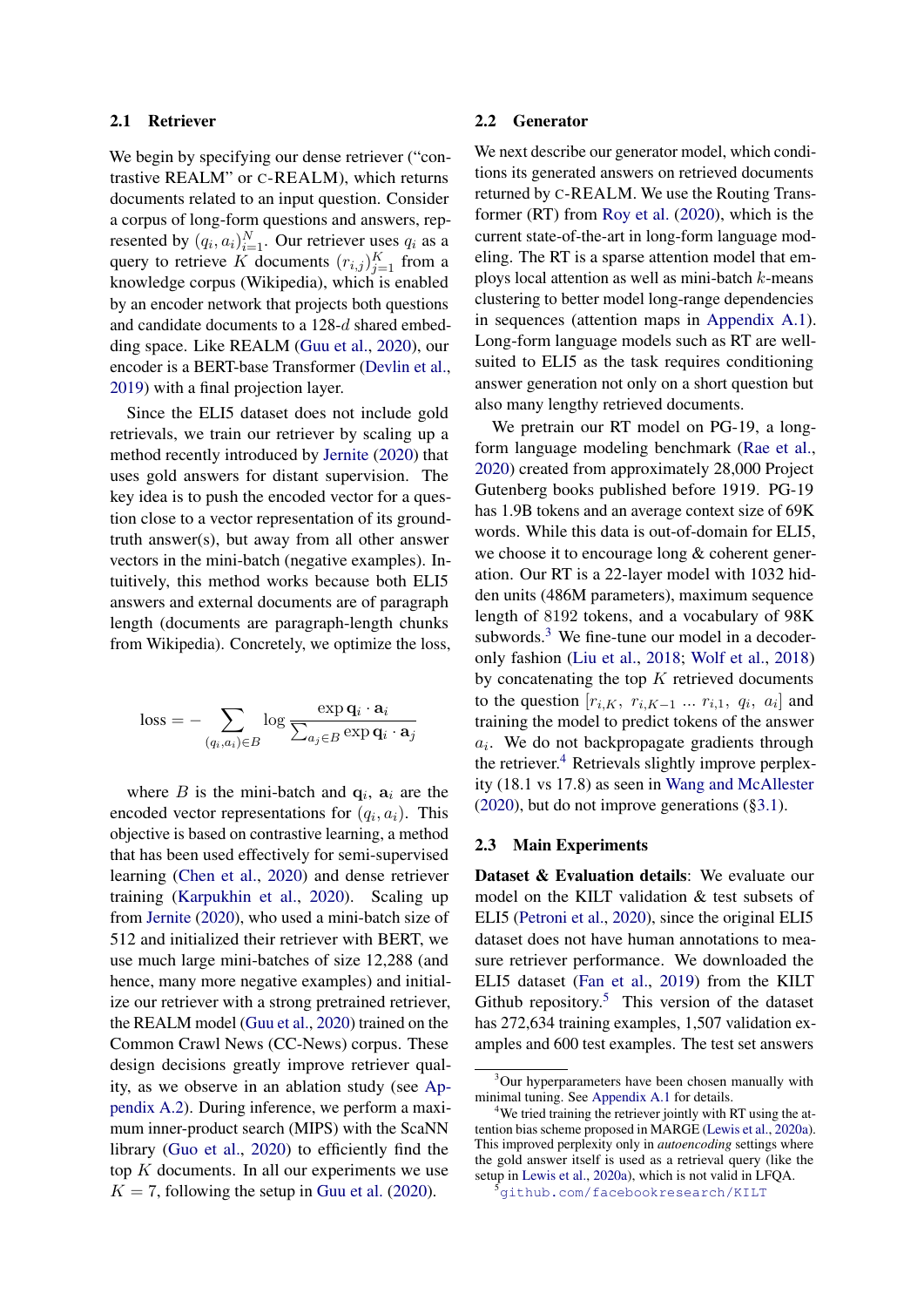<span id="page-3-2"></span>

|                      |      | Retrieval |      | Generation |     |
|----------------------|------|-----------|------|------------|-----|
| Model                | RPr. | R@5       | F1   | $R-I$      | KRL |
| T <sub>5</sub> -base | 0.0  | 0.0       | 16.1 | 19.1       | 0.0 |
| <b>BART</b>          | 0.0  | 0.0       | 19.2 | 20.6       | 0.0 |
| R AG                 | 11.0 | 22.9      | 14.5 | 14.1       | 1.7 |
| <b>BART + DPR</b>    | 10.7 | 26.9      | 17.9 | 17.4       | 1.9 |
| $p = 0.9$            |      |           |      |            |     |
| $RT + REAI$ M        | 6.7  | 15.5      | 25.1 | 21.5       | 1.4 |
| $RT + C - REALM$     | 10.2 | 24.4      | 25.4 | 21.5       | 2.1 |
| $p = 0.6$            |      |           |      |            |     |
| $RT + REAI$ M        | 6.7  | 15.7      | 23.1 | 23.4       | 1.5 |
| $RT + C - REALM$     | 10.7 | 24.6      | 22.9 | 23.2       | 2.4 |

Table 1: Results on the KILT test set for ELI5 for (1) retrieval performance, using R-precision and Recall@5 (RPrec,  $R@5$ ), and (2) generation quality, using ROUGE-L (R-L). These scores are combined to produce the final metric KILT R-L (KRL). We outperform prior work on both generation & combined scores.

are hidden, and hosted on a public leaderboard in the EvalAI platform [\(Yadav et al.,](#page-11-2) [2019\)](#page-11-2).

Answer quality is measured by the maximum overlap of generations with a set of gold answers in terms of unigram F1 score and ROUGE-L [\(Lin,](#page-10-11) [2004\)](#page-10-11). [Petroni et al.](#page-10-4) [\(2020\)](#page-10-4) collected human annotations of Wikipedia articles which support ELI5 gold answers, which enables measuring retrieval quality by computing R-precision (if the top-1 retrieval matches the annotation) and Recall@5 using the top-5 retrievals. Finally, the KILT benchmark combines R-prec. and ROUGE-L to measure the overall performance of the system by "KILT ROUGE-L". This metric is similar to ROUGE-L, but assigns a score of 0 whenever the top-1 retrieval does not match the gold annotation.

Baselines: We compare our model with the other entries on the ELI5 KILT leaderboard which are either generation-only, like T5-base [\(Raffel et al.,](#page-10-12) [2020\)](#page-10-12) and BART [\(Lewis et al.,](#page-10-3) [2020b\)](#page-10-3), or variants of BART using retrieval such as RAG [\(Lewis et al.,](#page-10-2) [2020c\)](#page-10-2) and BART + DPR [\(Petroni et al.,](#page-10-4) [2020\)](#page-10-4). These systems are based on massive pretrained language models, with similar number of parameters as our model (details in [Appendix A.3\)](#page-13-1).

Results: [Table 1](#page-3-2) contains our results on the test set of the ELI5 (also on the public KILT leaderboard). We present four variants of our system, using a different retriever during inference (REALM or  $C$ -REALM), and different nucleus sampling  $p$ values [\(Holtzman et al.,](#page-9-8) [2020\)](#page-9-8). All variants outper-

### <span id="page-3-4"></span>Q: Why are almost all boats white?

A: Boats are generally painted white for obvious reasons, as they are inexpensive and easy to clean. Ships are also often painted to provide a visible visual contrast to the sea. Boats also often have high visibility ports to allow for easy international trade. In addition, many boats have an airbreathing function that makes them easier to spot and stay afloat, which is a good thing if you're a pirate or trying to get into some country's waters. Lastly, many ships are built in the last few decades, so they are not as exotic looking as they were thirty years ago. And lastly, many ships are made out of materials that are easy to work with, and so many of them are painted white as a practical matter. There are many, many more reasons for why ships are white, but those are the ones I know of. I'm sure there are many other reasons, but those are the ones I know of. Edit: I forgot to mention that the other answers about visibility and easy to see ports are also true. Ships are painted to appear to be larger, and more expensive. That makes them appear more impressive, and so they are more likely to be bought by people who want to show off their wealth and status.

Figure 2: Example generation from our LFQA system with  $p = 0.9$ . Generations are long & coherent, but suffer from **repetition** towards the end. (more in [Ap](#page-13-2)[pendix A.4](#page-13-2) and attached data supplementary material).

form prior work in generation quality, with lowerentropy models ( $p = 0.6$  $p = 0.6$ ) performing best.<sup>6</sup> C-REALM performs competitively to RAG and DPR despite being only distantly supervised, and outperforms REALM. Our proposed RT+C-REALM system achieves a new state-of-the-art on combined performance (KILT R-L). Generations from our model are provided in [Figure 2](#page-3-4) and [Appendix A.4.](#page-13-2)

# <span id="page-3-0"></span>3 Analysis

In this section, we conduct a thorough analysis of our model's usage of retrievals [\(Section 3.1\)](#page-3-1), the impact of overlap in ELI5's train / validation / test folds [\(Section 3.2\)](#page-5-0), issues with ROUGE-L and performance bounds [\(Section 3.3\)](#page-7-0), and the difficulty in human evaluation for this task [\(Section 3.4\)](#page-8-0). At the end of each section, we provide short takeaways with suggestions for future work.

### <span id="page-3-1"></span>3.1 Are generations grounded in retrieval?

While our retrieval-augmented system achieves state-of-the-art performance, we find little evidence that it is actually *using* the retrieved documents. To measure this, we run an ablation study where at *inference time* we replace retrieved paragraphs with

<span id="page-3-3"></span> $6$ As in [Holtzman et al.](#page-9-8) [\(2020\)](#page-9-8), a human study reveals that higher entropy ( $p = 0.9$ ) answers are slightly more coherent and sensible, but lower entropy answers ( $p = 0.6$ ) are more relevant to the question (details in [Appendix A.5\)](#page-13-3).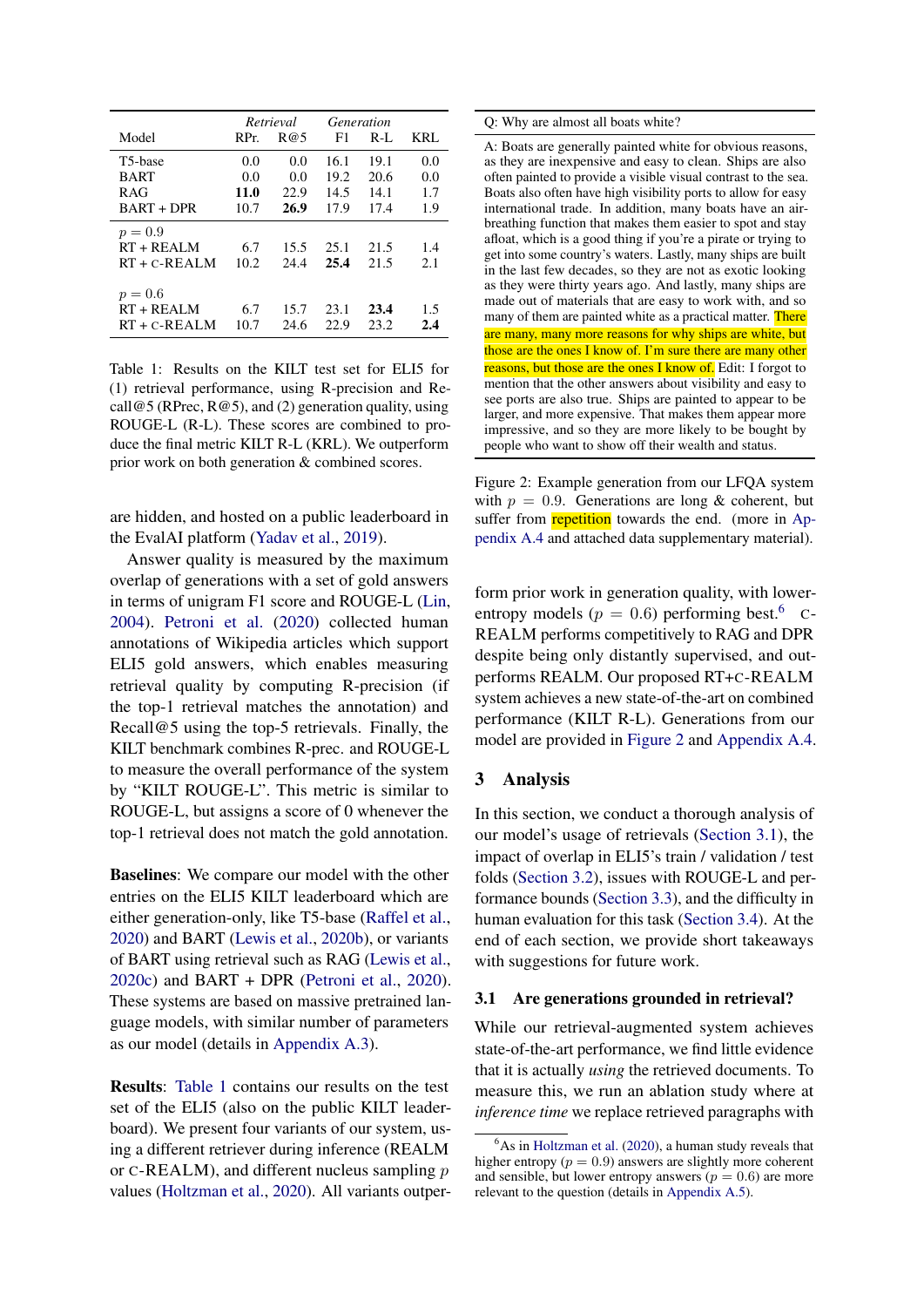<span id="page-4-0"></span>

|                     |                | vs predicted retr. |                 | vs random retr. |                |  |
|---------------------|----------------|--------------------|-----------------|-----------------|----------------|--|
|                     | $R-I.$         | $1-\mathcal{Q}$    | $2-\mathcal{Q}$ | $1-\mathcal{Q}$ | $2-\mathbf{g}$ |  |
| Predicted<br>Random | 24.42<br>24.20 | 52.3<br>51.2       | 9.0<br>8.5      | 38.8<br>38.5    | 3.9<br>3.9     |  |
| Gold Ans            |                | 54.1               | 91              | 40 Z            | 38             |  |

Table 2: Comparison of generations (with  $p = 0.6$ ) conditioned on predicted retrievals (*Predicted*) and randomly chosen retrievals (*Random*). Notice small differences in: (1) ROUGE-L vs gold answers (R-L); (2)  $n$ -gram overlap  $(n-g)$  with predicted retrievals (vs predicted retr.). Gold answers also have a similar overlap with predicted retrievals. To control for stopwords, we show overlaps with the random retrievals.

<span id="page-4-5"></span>

| A           | В            | Prefer A    | Prefer B     | Tie         |
|-------------|--------------|-------------|--------------|-------------|
| For $p=0.6$ | pred. random | 40\% (78)   | $33\%$ (64)  | $27\%$ (51) |
| pred.       | gold ans.    | 14% (29)    | 68\% (138)   | 18% (36)    |
| For $p=0.9$ | pred. random | $31\% (52)$ | $37\%$ (63)  | $32\%$ (54) |
| pred.       | gold ans.    | $17\%$ (49) | $72\%$ (203) | $11\%$ (31) |

Table 3: Human evaluation results with exact number of ratings shown in  $(\cdot)$ . Annotators are shown a question along with two answers (A, B) in random order and ask them to choose one (details in [Appendix A.5\)](#page-13-3). For both model variants ( $p = 0.6, 0.9$ ), we see (1) little difference between generations conditioned on predicted (pred.) or random (rand.) retrievals; (2) strong preference for gold answers over generations.

randomly sampled paragraphs from Wikipedia. We compare this *Random* baseline with our original system (*Predicted*) in terms of generation quality as well as the  $n$ -gram overlap between the generation and the retrieved paragraphs.

Generations are similar irrespective of type of retrievals: We present our results in [Table 2.](#page-4-0) Despite not being conditioned on any meaningful retrievals, the *Random* retrieval model has similar ROUGE-L scores as our *Predicted* system. Moreover, generations from the *Random* and *Predicted* models have similar amounts of 1-gram and 2 gram overlap with the paragraphs retrieved by C-REALM, despite the fact that the *Random* model does not actually see the retrieved paragraphs.<sup>[7](#page-4-1)</sup>

The n-gram overlaps are possibly overestimates due to stopwords (e.g., prepositions, punctuation) and entities which are copied from the question.

<span id="page-4-2"></span>

|                                                | vs qn.            | vs predicted retr.<br>but not in qn. | vs random retr.<br>but not in qn. |  |
|------------------------------------------------|-------------------|--------------------------------------|-----------------------------------|--|
| (lemmatized nouns, proper nouns, numbers only) |                   |                                      |                                   |  |
| Predicted<br>Random                            | $13.4\%$<br>13.7% | $34.4\%$<br>31.7%                    | 11.9%<br>12.1%                    |  |
| Gold Ans                                       | 8.3%              | 28.8%                                | $15.1\%$                          |  |

Table 4: A fine-grained version of [Table 2](#page-4-0) measuring the unigram overlap of nouns/numbers in the generations with the input question (vs qn.), retrievals predicted by C-REALM (vs predicted retr.) and randomly sampled retrievals (vs random retr.). Similar to [Table 2,](#page-4-0) notice very little difference with and without retrieval.

To tackle this issue, in [Table 4](#page-4-2) we measure the fractions of lemmatized nouns, proper nouns and numbers in the generated answer which are present in the predicted retrievals but not in the question. We notice similar trends as before, with only small differences between the two systems. Finally, there is almost no correlation (Spearman  $\rho = 0.09$ ) between the *Predicted* model's generation quality and the amount of unigram overlap between its outputs and the retrieved documents (scatter plots in [Appendix A.7\)](#page-14-0), strengthening our hypoth-esis that generations are not grounded in retrievals.<sup>[8](#page-4-3)</sup>

Human evaluation validates our findings: As ROUGE-L and n-gram overlap have major limitations for LFQA [\(Section 3.3\)](#page-7-0), we perform additional human A/B testing on the output of *Random* and *Predicted*. Specifically, we ask human volunteers<sup>[9](#page-4-4)</sup> to choose between answers generated by the two systems (presented in random order). As seen in [Table 3,](#page-4-5) humans struggle to choose which of the two answers is more relevant to the question. For both model variants ( $p = 0.6, 0.9$ ), there is a less than 7% preference for a particular answer type, with humans preferring answers (by 6%) from the *Random* model for  $p = 0.9!$ 

Other systems also have this issue, possibly due to source-reference divergence and trainvalidation overlap: We note that this issue is not unique to our system — other systems on the KILT leaderboard like BART + DPR and RAG actually perform *worse* than their no-retrieval counterpart (BART) in generation quality, as

<span id="page-4-1"></span>Corresponding experiments with the  $p = 0.9$  variant of our model are presented in [Appendix A.7.](#page-14-0)

<span id="page-4-4"></span><span id="page-4-3"></span><sup>&</sup>lt;sup>8</sup>All these trends persist even on questions for which our retriever predicts the ground-truth document [\(Appendix A.7\)](#page-14-0) <sup>9</sup>Details of our experimental setup in [Appendix A.5.](#page-13-3)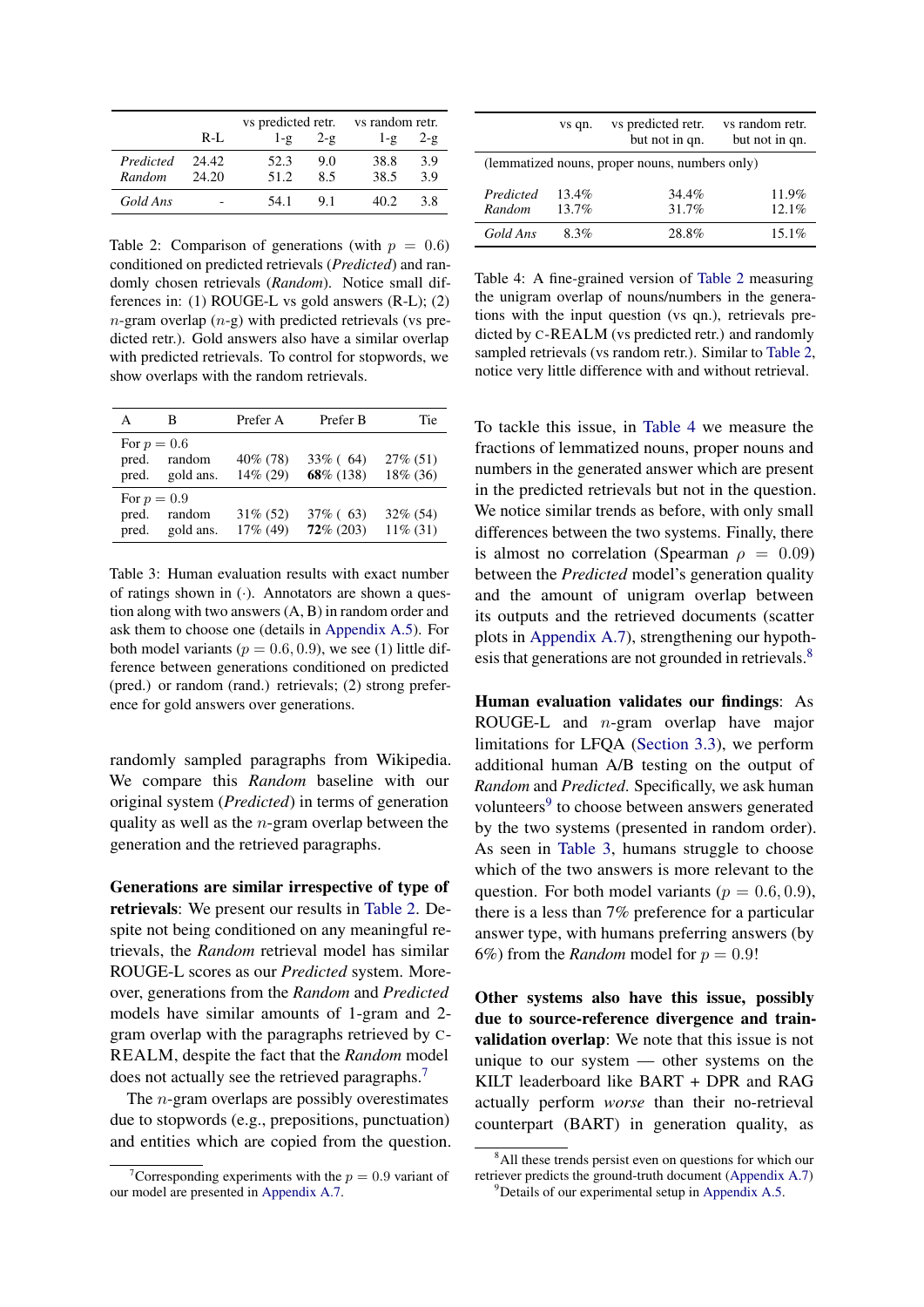shown in [Table 1.](#page-3-2) Qualitatively, we found no evidence of retrieval usage in a publicly hosted ELI5 model demo by [Jernite](#page-9-4)  $(2020)$ ,  $^{10}$  $^{10}$  $^{10}$  A possible explanation for this issue is high source-reference divergence, a common problem in table-to-text generation [\(Wiseman et al.,](#page-11-3) [2017;](#page-11-3) [Tian et al.,](#page-10-13) [2019\)](#page-10-13). In [Table 2](#page-4-0) and [Table 4,](#page-4-2) we measure the  $n$ -gram overlap of top-ranked gold validation answers (*Gold Ans*) with predicted retrievals. This overlap is low and similar to that of our generations, which we suspect encourages our model to ignore retrievals. A second explanation is the large amount of train-validation overlap [\(Section 3.2\)](#page-5-0), which eliminates the need for retrieval.

Why does our model do well compared to other systems despite not using retrievals? While our model has similar capacity as the BART/RAG baselines (comparison in [Appendix A.3\)](#page-13-1), we hypothesize that our improvements in ROUGE-L are due to a different pretraining objective. BART is pretrained on a masked infilling task on short sequences. Instead, we pretrain our model to perform next-word prediction on long sequences from Project Gutenberg, which encourages long & fluent generations. To illustrate this length effect, in [Appendix A.6](#page-14-1) we show that truncated outputs from our model get lower ROUGE-L scores on ELI5.[11](#page-5-2) Prior summarization literature [\(Sun](#page-10-14) [et al.,](#page-10-14) [2019\)](#page-10-14) has also shown that ROUGE scores vary heavily by length. To compare the same systems on shorter length outputs, we also tried finetuning the pretrained model on Wizard of Wikipedia [\(Dinan et al.,](#page-9-9) [2019\)](#page-9-9), an unconstrained dialogue generation task with single sentence dialogues (much shorter than ELI5). As seen on the public KILT leaderboard, $12$  our system has *lower* ROUGE-L scores than the BART / RAG baselines. Another possible explanation is issues with ROUGE-L itself, as discussed in [Section 3.3.](#page-7-0)

Takeaway (better evaluation of grounding): For evaluating LFQA, it is important to run control experiments with random retrievals & measure grounding of generations in retrieval. While the KILT benchmark does attempt to measure the com-

<span id="page-5-3"></span><sup>12</sup>[https://eval.ai/web/challenges/](https://eval.ai/web/challenges/challenge-page/689/leaderboard/1909) [challenge-page/689/leaderboard/1909](https://eval.ai/web/challenges/challenge-page/689/leaderboard/1909) bined retrieval + generation performance via KILT RL, it does not check whether the generations actually *used* the retrievals. In other words, one can submit independent retrieval & generation systems, but still perform well on the combined score. This may not be an issue for short-form QA tasks like Natural Questions, since the gold answer is often exactly contained as a span in the gold retrieval. Also, as retrieval might be less important for large language models with parametric knowledge [\(Roberts et al.,](#page-10-7) [2020\)](#page-10-7), the KILT-RL strategy of simply aggregating top-1 retrieval score with ROUGE-L unfairly penalizes systems not relying on retrieval.<sup>[13](#page-5-4)</sup>

## <span id="page-5-0"></span>3.2 Training / Validation Overlap

Our experiments in [Section 3.1](#page-3-1) show that model performance is mostly unchanged by conditioning generation on randomly sampled retrievals instead of predictions from C-REALM. Despite not using retrievals, we observe qualitatively that our model displays a large amount of parametric knowledge ("Faraday Cage" in [Figure 1c](#page-1-0)), which is surprising since it was pretrained on novels from Project Gutenberg (not Wikipedia). In this section, we discover that a major reason for ignoring retrievals is the large amount of train / validation overlap in ELI5. While [Fan et al.](#page-9-3) [\(2019\)](#page-9-3) attempted to fix this issue through TF-IDF overlap, this method is insufficient to identify all question paraphrases, as we find significant overlap between the training set and the KILT validation set of ELI5.<sup>[14](#page-5-5)</sup> ELI5 is not the only dataset with substantial train / test overlap: [Lewis et al.](#page-10-15) [\(2020d\)](#page-10-15) identify similar issues with short-form QA datasets like Natural Questions.

Finding similar questions & measuring overlap: We use our retriever C-REALM to *retrieve* similar questions from the training set, since it has learned to map questions to a feature-rich embedding space. For each validation question, we retrieve the 7 most similar training set questions. We use both human and automatic evaluation to calculate the amount of overlap. For human evaluation, we show anno-tators on Amazon Mechanical Turk<sup>[15](#page-5-6)</sup> a validation set question and a retrieved training set question,

<span id="page-5-2"></span><span id="page-5-1"></span><sup>10</sup><https://huggingface.co/qa>

<sup>&</sup>lt;sup>11</sup>While we do not have access to generations from baselines on the KILT leaderboard, example generations from the demo of the BART model in [Jernite](#page-9-4) [\(2020\)](#page-9-4) are significantly shorter (59 words avg.) than our generations (187 words avg.).

<span id="page-5-4"></span><sup>&</sup>lt;sup>13</sup>Another issue of KILT-RL is ignoring non top-1 retrievals, penalizing models using multiple retrievals together in context.

<span id="page-5-5"></span><sup>&</sup>lt;sup>14</sup>The ELI5 demo from [Jernite](#page-9-4) [\(2020\)](#page-9-4) also retrieves the top-1 similar training set question. Qualitatively, we found many validation examples had near-identical train paraphrases.

<span id="page-5-6"></span><sup>15</sup>We pay workers 4 cents per question pair (\$8-12 / hr). We only hire workers from USA, UK and Australia with a 95% or higher approval rating and at least 1000 approved HITs.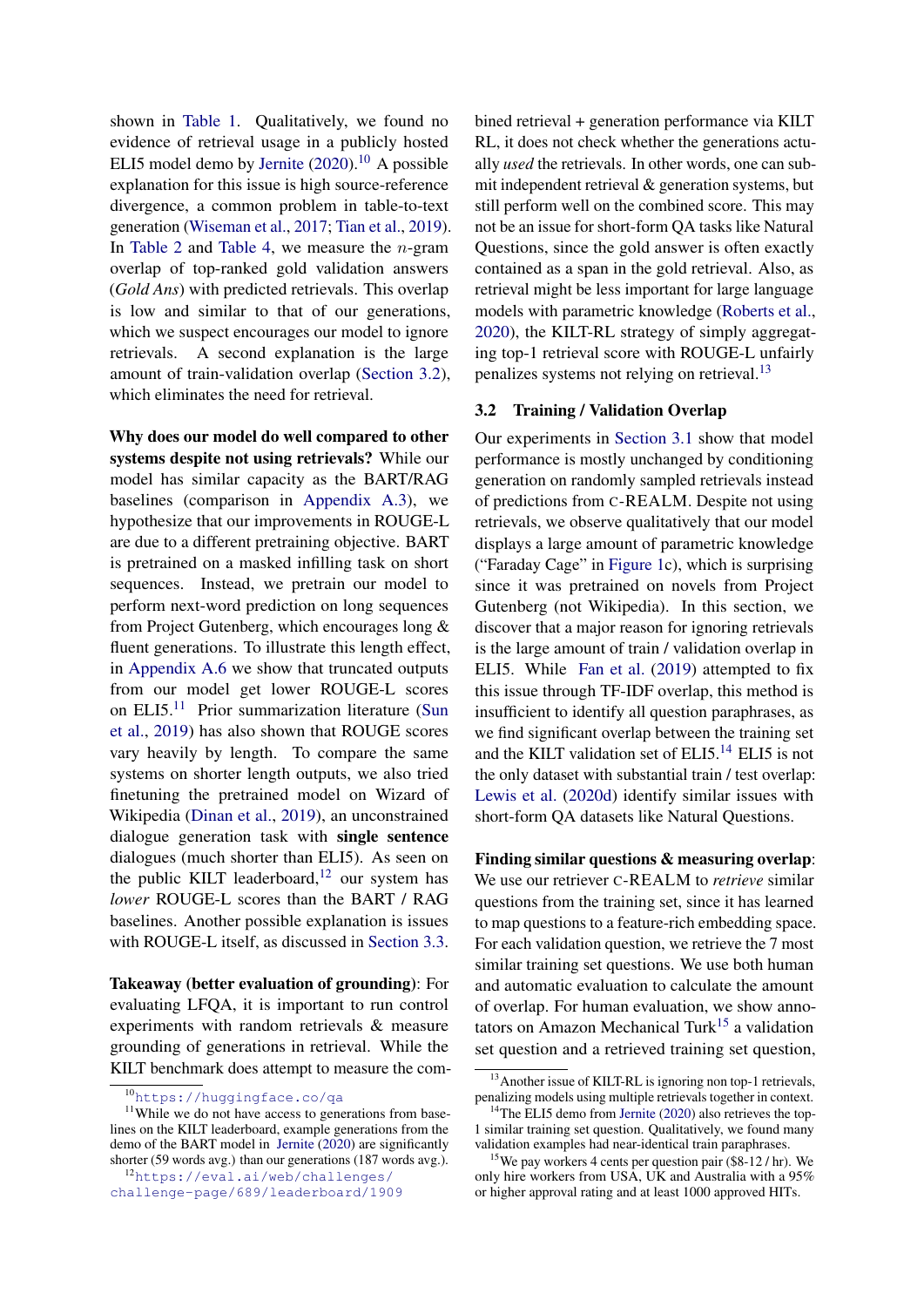<span id="page-6-0"></span>

| qns with at least one train set paraphrase        | 81%   |
|---------------------------------------------------|-------|
| qns with at least one train set topically similar | 100%  |
| % of all pairs marked paraphrases                 | 39.5% |
| % of all pairs marked topically similar           | 47.8% |
| % of all pairs marked as non-paraphrases          | 12.7% |

Table 5: A human evaluation measuring the amount of overlap between validation set questions (qns) and retrieved questions from the training set.

and ask them to annotate the pair as 0: No paraphrase relationship; 1: on similar topics, but different questions; 2: approximately the same question (an adaptation of the paraphrase evaluation of [Kok](#page-9-10) [and Brockett,](#page-9-10) [2010\)](#page-9-10). We take 300 validation set questions and ask three crowd-workers to rate them against retrieved training questions on this scale, and consider the label with majority rating. To improve quality, we manually verify their annotations.

[Table 5](#page-6-0) shows that  $81\%$  of validation set questions have at least one paraphrase in the training set, while all annotated questions have at least one topically similar question in the training set, which indicates substantial training / validation overlap. The experiment had "fair agreement" with a Fleiss  $\kappa$  of 0.29 [\(Fleiss,](#page-9-11) [1971;](#page-9-11) [Landis and Koch,](#page-10-16) [1977\)](#page-10-16).

As manually annotating question overlap can be expensive and time-consuming, we also experiment with automatic overlap detection methods. In particular, we use a RoBERTa-large binary classifier [\(Liu et al.,](#page-10-17) [2019\)](#page-10-17) fine-tuned on the Quora Question Paraphrase (QQP) dataset [\(Iyer](#page-9-12) [et al.,](#page-9-12) [2017\)](#page-9-12) from the GLUE benchmark [\(Wang](#page-11-4) [et al.,](#page-11-4) [2019\)](#page-11-4). For 43.6% of the ELI5 validation set, this classifier marked at least one retrieved question as a paraphrase (46% for the 300 questions we annotated). Qualitatively, we notice that this classifier often mis-classifies retrieved questions that are valid paraphrases but exhibit significant lexical or syntactic divergence. This observation, along with the smaller fraction of valid paraphrases in the QQP training set (37%), partially explains the gap between automatic & human evaluations.

Using retrieved QA for generation: Since ELI5 contains significant amount of overlap between the training and validation sets, a system can simply copy the answers of retrieved training set questions instead of actually doing generation. [Table 7](#page-7-1) shows that by using the longest answer within the top- $K$  retrieved questions, we outperform two prior systems (RAG, BART + DPR) that use retrieval-augmented generation. As an upper

<span id="page-6-1"></span>

|                                              | Retrieval    |                     |              | Generation   |  |
|----------------------------------------------|--------------|---------------------|--------------|--------------|--|
| Split                                        | RPrec        | R@5                 | F1           | $R-I.$       |  |
| QQP classifier (1.5k examples)               |              |                     |              |              |  |
| overlap $(43.6\%)$<br>not overlap $(56.4\%)$ | 17.0<br>10.4 | 25.8<br>17.7        | 26.0<br>25.2 | 24.6<br>24.2 |  |
| AMT evaluation (300 examples)                |              |                     |              |              |  |
| overlap $(81\%)$<br>not overlap (19%)        | 14.0<br>5.3  | <b>20.0</b><br>17.9 | 25.0<br>24.5 | 24.3<br>24.8 |  |

Table 6: ELI5 performance difference (for the  $p = 0.6$ ) model) between subsets of validation QA having a question paraphrase (overlap) and not having a question paraphrase (not overlap) in the training set. We see the overlap subset has much better retrieval performance and slightly better generation performance.

bound, we also consider a system which uses the best possible answer to retrieved training set questions in terms of ROUGE-L (*best top-K train answer*). This system gets 28.5 ROUGE-L, outperforming all others.

ELI5 performance on overlapping QA: Finally, we measure the performance difference between validation questions that overlap with the training set vs. those that do not. Since we only have human annotations for 300 questions (the nooverlap subset has only 53 samples), we present this analysis using the QQP classifier's outputs as well. In [Table 6,](#page-6-1) we notice large differences of 6.6 RPrec, 8.1 R@5 in retrieval performance favoring the overlap subset, but only a small generation score gain of 0.8 F1, 0.4 R-L (which may be misleading as discussed in [Section 3.3\)](#page-7-0).

Takeaway (careful held-out curation): Based on our findings, we suggest that more careful dataset curation for LFQA tasks is needed to prevent duplicates. While we acknowledge the efforts of [Fan](#page-9-3) [et al.](#page-9-3) [\(2019\)](#page-9-3) to fix this issue, we also suggest alternative methods to control overlap and focus on evaluating generalization in held-out sets: (1) automatically retrieving paraphrases and then running human validation to eliminate them; or (2) holding out entire genres or domains to reduce the possibility of overlap — for example, keeping Q/A on *Sports* only in the held-out sets. Note that simply pruning the existing splits using these criteria will significantly reduce the size of the held-out datasets; so we suggest re-splitting the train/validation/test splits from the entire pool of collected questions.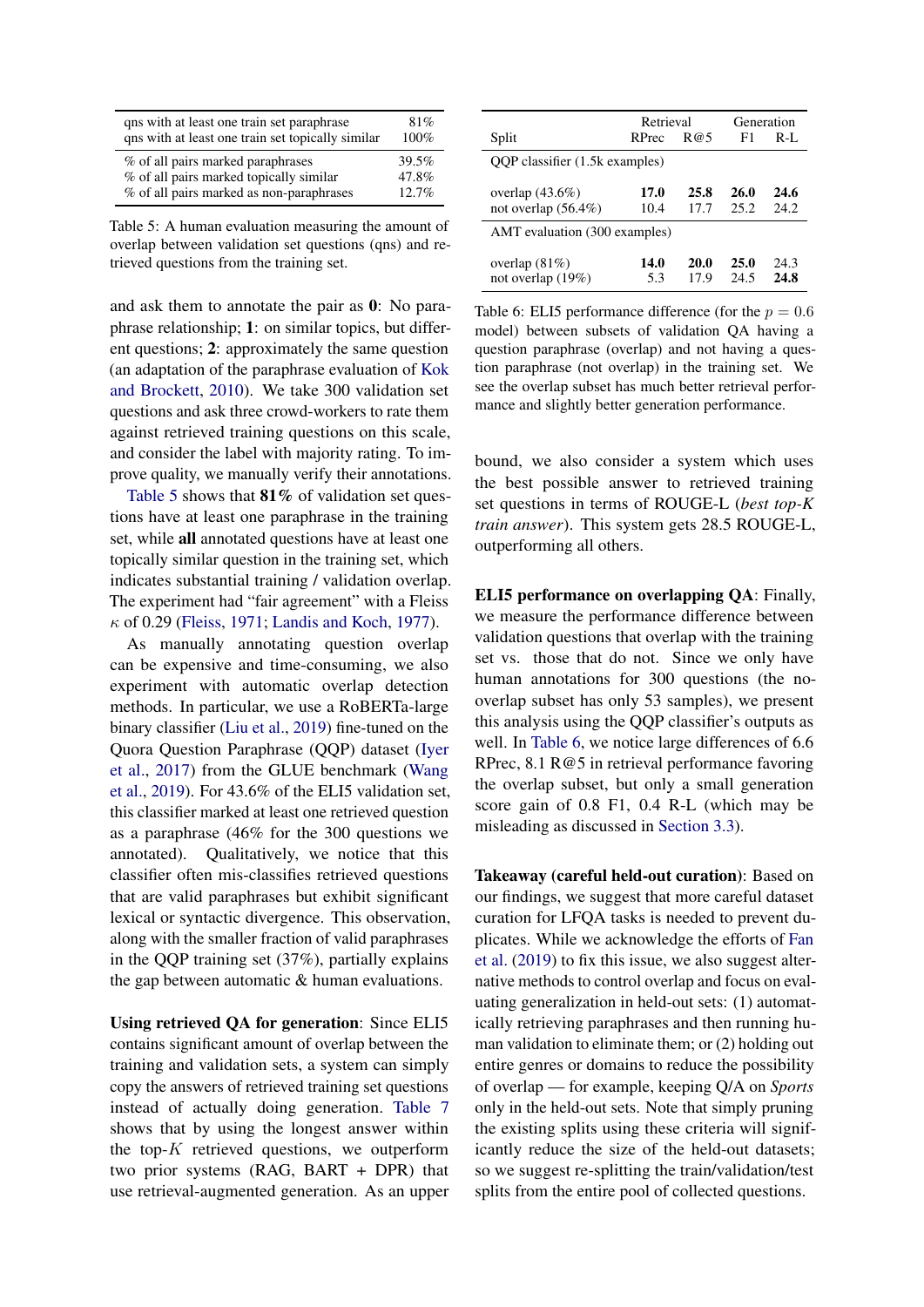### <span id="page-7-0"></span>3.3 ROUGE-L Bounds on ELI5 Performance

We have seen that simply copying the answer of a close question paraphrase from the training set achieves 28.5 ROUGE-L with an optimal selection among retrieved questions and outperforming all computational models. But how "good" is this absolute number? What are some suitable upper & lower bounds to ROUGE-L scores on ELI5? Is ROUGE-L an informative metric for LFQA?

Lower bounds are trivial baselines used to test the vulnerability of datasets or metrics to simple heuristic strategies that do not actually perform the task. Recent examples include hypothesis-only baselines for natural language inference [\(Gururangan et al.,](#page-9-13) [2018\)](#page-9-13) and passage-only baselines for reading comprehension [\(Kaushik and Lipton,](#page-9-14) [2018\)](#page-9-14). We evaluate two ROUGE-L lower bounds on ELI5:

(1) copy the question 5 times and concatenate, as longer outputs boost ROUGE-L [\(Appendix A.6\)](#page-14-1); (2) retrieve a *random* training set answer.

Our first baseline contains entities often present in the gold answer, but without actually answering the question. Our second baseline follows the "style" of an answer but is completely off-topic.

As an upper bound, we estimate the ROUGE-L of gold answers themselves. On an average, there are 12 gold answers per question, so we measure the ROUGE-L of the longest gold answer with respect to the other gold answers. We also measure the maximum pairwise ROUGE-L between two gold answers for the same question.<sup>[16](#page-7-2)</sup> We only calculate upper bounds for the validation set, since the gold answers of the KILT test set are hidden.

Lower bounds beat prior work, upper bounds have low ROUGE-L: We compare our bounds with actual retrieval augmented generation systems in [Table 7.](#page-7-1) Both our lower bounds (*random training answer*, *copy input*) are quite competitive, outperforming RAG [\(Lewis et al.,](#page-10-2) [2020c\)](#page-10-2) and performing close to BART + DPR [\(Petroni et al.,](#page-10-4) [2020\)](#page-10-4) without actually answering the question! This shows that ROUGE-L is fairly sensitive to simply copying entities from the question

<span id="page-7-1"></span>

|                                                                                                                                                   |                                      | Validation                           |                                      | <b>Test</b>                          |
|---------------------------------------------------------------------------------------------------------------------------------------------------|--------------------------------------|--------------------------------------|--------------------------------------|--------------------------------------|
| Scheme                                                                                                                                            | F1                                   | $R-I$ .                              | F1                                   | $R-I$ .                              |
| random train answer $(\downarrow)$<br>copy input $(\downarrow)$                                                                                   | 17.8<br>16.6                         | 16.2<br>20.0                         | 17.1<br>14.8                         | 15.5<br>16.9                         |
| RAG (2020c)<br>BART + DPR (2020)<br>longest top-1 train answer<br>longest top-7 train answer<br>$RT + C-REALM$ (ours)                             | 17.2<br>18.8<br>25.2<br>26.9<br>25.6 | 16.1<br>18.5<br>20.7<br>21.1<br>24.4 | 14.5<br>17.9<br>21.6<br>22.0<br>22.9 | 14.1<br>17.4<br>18.7<br>18.5<br>23.2 |
| best top-1 train answer $(\uparrow)$<br>best top-7 train answer $(\uparrow)$<br>longest gold answer $(\uparrow)$<br>best gold answer $(\uparrow)$ | 25.9<br>31.5<br>26.7<br>29.5         | 22.4<br>28.5<br>21.2<br>26.2         |                                      |                                      |

Table 7: Upper  $(\uparrow)$  and lower  $(\downarrow)$  bounds to performance on ELI5. Lower bounds have been submitted to the public KILT leaderboard, as "Metrics Test".

as well as stylistic properties of ELI5. On the other hand, upper bounds (*longest gold answer*) perform worse than our system (21.2 vs 24.4). Suspecting that this result is misleading, we run another human A/B test by showing volunteers a question and asking them to choose between answers generated by our system and the *longest gold answer*, shuffled at random.[17](#page-7-3) As seen in [Table 3,](#page-4-5) the majority of humans prefer the gold reference answers vs generations (68% vs 14% for  $p = 0.6$ ). In interviews with human annotators after completing the task, they reported that both answers were often fluent and stylistically similar, but one eventually veered off-topic.

Takeaway (better automatic metrics needed): Our experiments demonstrate that computing the ROUGE-L of generations against gold answers is not a meaningful way to evaluate LFQA systems, since it is not selective enough to differentiate between valid/invalid answers. There is a very small margin of improvement between trivial lower bounds and strong upper bounds, with the absolute scores of upper bounds being quite low. We suspect this is due to the long length of answers and fairly unconstrained and large output space. The ELI5 dataset has several open-ended questions with many plausible answers (like *What causes traffic?*), often involving analogies. A possible fix is a sentence-level evaluation and then aggregating scores across generated sentences, but appropriate penalties are needed for lack of diversity [\(Zhu](#page-11-5) [et al.,](#page-11-5) [2018\)](#page-11-5) and short lengths. Other possible fixes

<span id="page-7-2"></span><sup>&</sup>lt;sup>16</sup>Note that different gold answers were not written independently as Reddit users writing answers can read existing answers and may want to provide a non-overlapping perspective. Due to the high train/valid overlap, the *best top-7 retrieved answer* could be a better upper bound since it is from another Reddit post (and performs better than *best gold answer*).

<span id="page-7-3"></span><sup>&</sup>lt;sup>17</sup>Human A/B testing details in [Appendix A.5.](#page-13-3)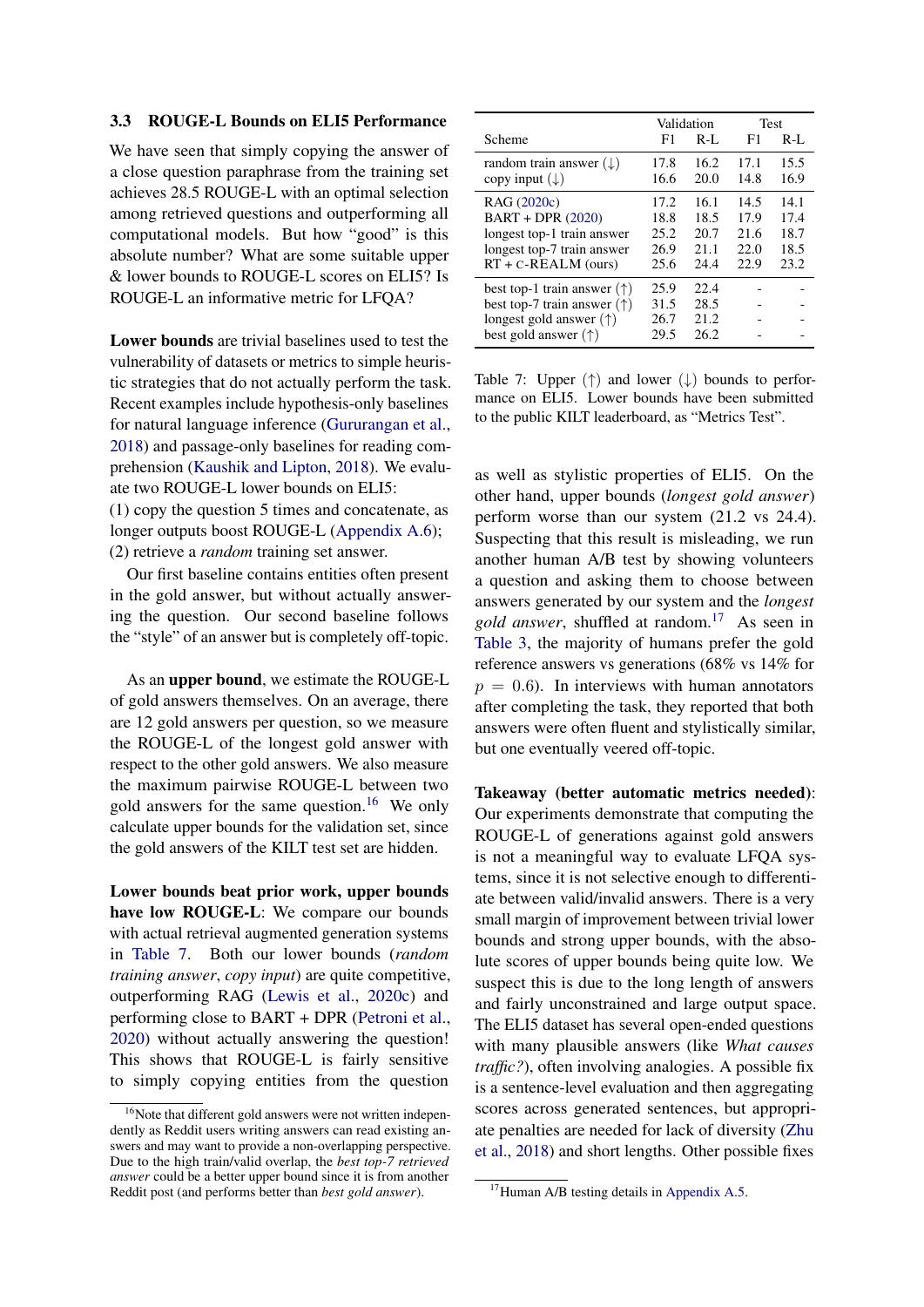include learning task-specific metrics to measure semantic overlap [\(Sellam et al.,](#page-10-18) [2020\)](#page-10-18) or metrics to check factual correctness [\(Zhang et al.,](#page-11-6) [2020\)](#page-11-6) and faithfulness to input [\(Wang et al.,](#page-10-19) [2020;](#page-10-19) [Durmus](#page-9-15) [et al.,](#page-9-15) [2020;](#page-9-15) [Zhou et al.,](#page-11-7) [2020\)](#page-11-7). Ultimately, all automatic metrics have their limitations, and human evaluation is necessary [\(Celikyilmaz et al.,](#page-9-16) [2020\)](#page-9-16).

# <span id="page-8-0"></span>3.4 Difficulty of Human Evaluation

To better understand the inherent difficulty of evaluation in ELI5, we interviewed human annotators (of [Table 3\)](#page-4-5) and found two challenges:

(1) Unfamiliarity with question topics: While most annotators found the Q/A interesting, they were often unfamiliar with the technical topics discussed in the questions. This made it hard for them to assess answer correctness. The ELI5 dataset has questions in a wide variety of topics (History, Politics, Biology etc.), while most annotators were Computer Science graduate students. While we did allow annotators to use Wikipedia, they mentioned domain-experts will be better judges of factual correctness of answers.

(2) Length of Answers: Annotators mentioned the paragraph-long length of answers made the task quite challenging. Annotators reported taking an average of 2 minutes per answer pair, many of which required careful thought & concentration. This was especially difficult when only part of the answer was correct and the rest had contradictions or repetitions, a common theme in our generations.

Takeaway: Human evaluation is challenging but necessary for evaluating LFQA. Crowd-workers are unlikely to spend time reading & analyzing long text [\(Akoury et al.,](#page-9-17) [2020\)](#page-9-17). Hence, it is imperative to design *simpler* evaluations. One effort in this direction is [Dugan et al.](#page-9-18) [\(2020\)](#page-9-18), who reveal one generated sentence at a time and estimate system quality based on the number of sentences which fooled humans. Another promising direction is extrinsic evaluation [\(Celikyilmaz et al.,](#page-9-16) [2020\)](#page-9-16) where humans actually interact with systems in real-world scenarios such as the Alexa Prize [\(Ram et al.,](#page-10-20) [2018\)](#page-10-20) or STORIUM [\(Akoury et al.,](#page-9-17) [2020\)](#page-9-17).

# 4 Conclusion

We present a "retrieval augmented" generation system that achieves state-of-the-art performance on

the ELI5 long-form question answering dataset. However, an in-depth analysis reveals several issues not only with our model, but also with the ELI5 dataset & evaluation metrics. We hope that the community works towards solving these issues so that we can climb the right hills and make meaningful progress on this important task.

# Acknowledgements

First and foremost, we thank the twenty people who volunteered to help out with with the human annotation experiments. We are very grateful to Vidhisha Balachandran, Niki Parmar, and Ashish Vaswani for weekly meetings discussing progress and the REALM team (Kenton Lee, Kelvin Guu, Ming-Wei Chang and Zora Tung) for help with their codebase and several useful discussions which helped us improve our experiments. We are grateful to Tu Vu for help with the QQP classifier. We thank Jules Gagnon-Marchand and Sewon Min for suggesting useful experiments on checking ROUGE-L bounds. Finally, we thank Shufan Wang, Andrew Drozdov, Nader Akoury, Andrew McCallum, Rajarshi Das, and the rest of the UMass NLP group for helpful discussions and suggestions at various stages in the project. This work was primarily done during KK's internship at Google Brain, mentored by AR. MI and KK are supported by award IIS-1955567 from the National Science Foundation (NSF).

# Ethical Considerations

Our system faces a similar set of issues as most modern text generation technology, like fabrication of facts [\(Zellers et al.,](#page-11-8) [2019\)](#page-11-8), potential for misuse [\(Brown et al.,](#page-9-19) [2020\)](#page-9-19) and reflecting biases prevalent on Reddit (the ELI5 dataset has been built using the  $r/ELI5$  subreddit). In our work, we attempted to make text generators more factually grounded by conditioning generations on retrieved Wikipedia articles, hoping to reduce fact fabrication. Unfortunately, a thorough analysis [\(Section 3.1\)](#page-3-1) has revealed that our system is still not grounding its generations in retrievals, and we have recommended the design of better metrics to measure factual correctness to tackle this issue.

Our final models were trained using 64 Google Cloud TPUs for a total of 32 hours. As mentioned in the Google 2019 environment report, $18$ 

<span id="page-8-1"></span><sup>18</sup>[https://www.gstatic.com/](https://www.gstatic.com/gumdrop/sustainability/google-2019-environmental-report.pdf) [gumdrop/sustainability/](https://www.gstatic.com/gumdrop/sustainability/google-2019-environmental-report.pdf) [google-2019-environmental-report.pdf](https://www.gstatic.com/gumdrop/sustainability/google-2019-environmental-report.pdf)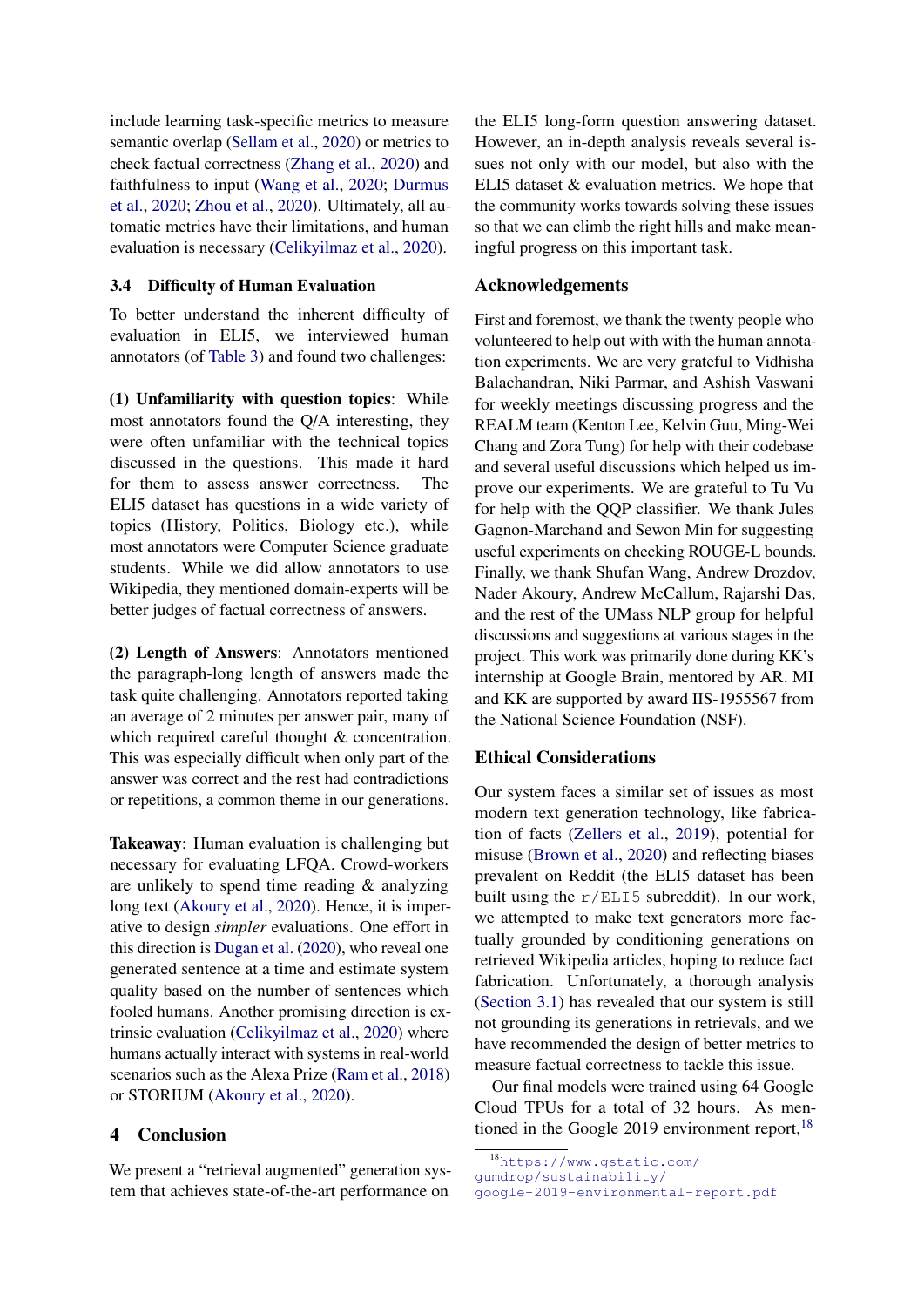"TPUs are highly efficient chips which have been specifically designed for machine learning applications". These accelerators run on Google Cloud, which has "matched 100% of its electricity consumption with renewable energy purchases, and has committed to fully decarbonize its electricity supply by 2030" ([https://cloud.google.](https://cloud.google.com/sustainability) [com/sustainability](https://cloud.google.com/sustainability)). More details on training time are provided in [Appendix A.1.](#page-12-0)

# References

- <span id="page-9-20"></span>Martín Abadi, Paul Barham, Jianmin Chen, Zhifeng Chen, Andy Davis, Jeffrey Dean, Matthieu Devin, Sanjay Ghemawat, Geoffrey Irving, Michael Isard, et al. 2016. Tensorflow: A system for large-scale machine learning. In *12th* {*USENIX*} *symposium on operating systems design and implementation (*{*OSDI*} *16)*, pages 265–283.
- <span id="page-9-17"></span>Nader Akoury, Shufan Wang, Josh Whiting, Stephen Hood, Nanyun Peng, and Mohit Iyyer. 2020. Storium: A dataset and evaluation platform for machinein-the-loop story generation. In *Proceedings of Empirical Methods in Natural Language Processing*.
- <span id="page-9-19"></span>Tom B Brown, Benjamin Mann, Nick Ryder, Melanie Subbiah, Jared Kaplan, Prafulla Dhariwal, Arvind Neelakantan, Pranav Shyam, Girish Sastry, Amanda Askell, et al. 2020. Language models are few-shot learners. In *Advances in Neural Information Processing Systems*.
- <span id="page-9-16"></span>Asli Celikyilmaz, Elizabeth Clark, and Jianfeng Gao. 2020. [Evaluation of text generation: A survey.](https://arxiv.org/abs/2006.14799) *arXiv preprint arXiv:2006.14799*.
- <span id="page-9-6"></span>Ting Chen, Simon Kornblith, Mohammad Norouzi, and Geoffrey Hinton. 2020. A simple framework for contrastive learning of visual representations. In *Proceedings of the International Conference of Machine Learning*.
- <span id="page-9-5"></span>Jacob Devlin, Ming-Wei Chang, Kenton Lee, and Kristina Toutanova. 2019. [BERT: Pre-training of](https://doi.org/10.18653/v1/N19-1423) [deep bidirectional transformers for language under](https://doi.org/10.18653/v1/N19-1423)[standing.](https://doi.org/10.18653/v1/N19-1423) In *Conference of the North American Chapter of the Association for Computational Linguistics*.
- <span id="page-9-9"></span>Emily Dinan, Stephen Roller, Kurt Shuster, Angela Fan, Michael Auli, and Jason Weston. 2019. Wizard of wikipedia: Knowledge-powered conversational agents. In *International Conference on Learning Representations*.
- <span id="page-9-18"></span>Liam Dugan, Daphne Ippolito, Arun Kirubarajan, and Chris Callison-Burch. 2020. [RoFT: A tool for eval](https://www.aclweb.org/anthology/2020.emnlp-demos.25)[uating human detection of machine-generated text.](https://www.aclweb.org/anthology/2020.emnlp-demos.25) In *Proceedings of the 2020 Conference on Empirical Methods in Natural Language Processing: System Demonstrations*. Association for Computational Linguistics.
- <span id="page-9-15"></span>Esin Durmus, He He, and Mona Diab. 2020. Feqa: A question answering evaluation framework for faithfulness assessment in abstractive summarization. In *Proceedings of the Association for Computational Linguistics*.
- <span id="page-9-3"></span>Angela Fan, Yacine Jernite, Ethan Perez, David Grangier, Jason Weston, and Michael Auli. 2019. [ELI5:](https://doi.org/10.18653/v1/P19-1346) [Long form question answering.](https://doi.org/10.18653/v1/P19-1346) In *Proceedings of the Association for Computational Linguistics*.
- <span id="page-9-11"></span>Joseph L Fleiss. 1971. Measuring nominal scale agreement among many raters. *Psychological bulletin*, 76(5):378.
- <span id="page-9-7"></span>Ruiqi Guo, Philip Sun, Erik Lindgren, Quan Geng, David Simcha, Felix Chern, and Sanjiv Kumar. 2020. [Accelerating large-scale inference with anisotropic](https://arxiv.org/abs/1908.10396) [vector quantization.](https://arxiv.org/abs/1908.10396) In *Proceedings of the International Conference of Machine Learning*.
- <span id="page-9-13"></span>Suchin Gururangan, Swabha Swayamdipta, Omer Levy, Roy Schwartz, Samuel Bowman, and Noah A Smith. 2018. Annotation artifacts in natural language inference data. In *Conference of the North American Chapter of the Association for Computational Linguistics*.
- <span id="page-9-0"></span>Kelvin Guu, Kenton Lee, Zora Tung, Panupong Pasupat, and Ming-Wei Chang. 2020. [REALM:](https://arxiv.org/abs/2002.08909) [Retrieval-augmented language model pre-training.](https://arxiv.org/abs/2002.08909) In *Proceedings of the International Conference of Machine Learning*.
- <span id="page-9-8"></span>Ari Holtzman, Jan Buys, Li Du, Maxwell Forbes, and Yejin Choi. 2020. The curious case of neural text degeneration. In *International Conference on Learning Representations*.
- <span id="page-9-12"></span>Shankar Iyer, Nikhil Dandekar, and Kornél Csernai. 2017. [First quora dataset release: Question pairs.](https://www.quora.com/q/quoradata/First-Quora-Dataset-Release-Question-Pairs)
- <span id="page-9-2"></span>Gautier Izacard and Edouard Grave. 2020. Leveraging passage retrieval with generative models for open domain question answering. *arXiv preprint arXiv:2007.01282*.
- <span id="page-9-4"></span>Yacine Jernite. 2020. [Explain anything like i'm five: A](https://yjernite.github.io/lfqa.html) [model for open domain long form question answer](https://yjernite.github.io/lfqa.html)[ing.](https://yjernite.github.io/lfqa.html) *https://yjernite.github.io/lfqa.html*.
- <span id="page-9-1"></span>Vladimir Karpukhin, Barlas Oguz, Sewon Min, Ledell ˘ Wu, Sergey Edunov, Dangi Chen, and Wen-tau Yih. 2020. Dense passage retrieval for open-domain question answering. In *Proceedings of Empirical Methods in Natural Language Processing*.
- <span id="page-9-14"></span>Divyansh Kaushik and Zachary C Lipton. 2018. How much reading does reading comprehension require? a critical investigation of popular benchmarks. In *Proceedings of Empirical Methods in Natural Language Processing*.
- <span id="page-9-10"></span>Stanley Kok and Chris Brockett. 2010. Hitting the right paraphrases in good time. In *Conference of the North American Chapter of the Association for Computational Linguistics*.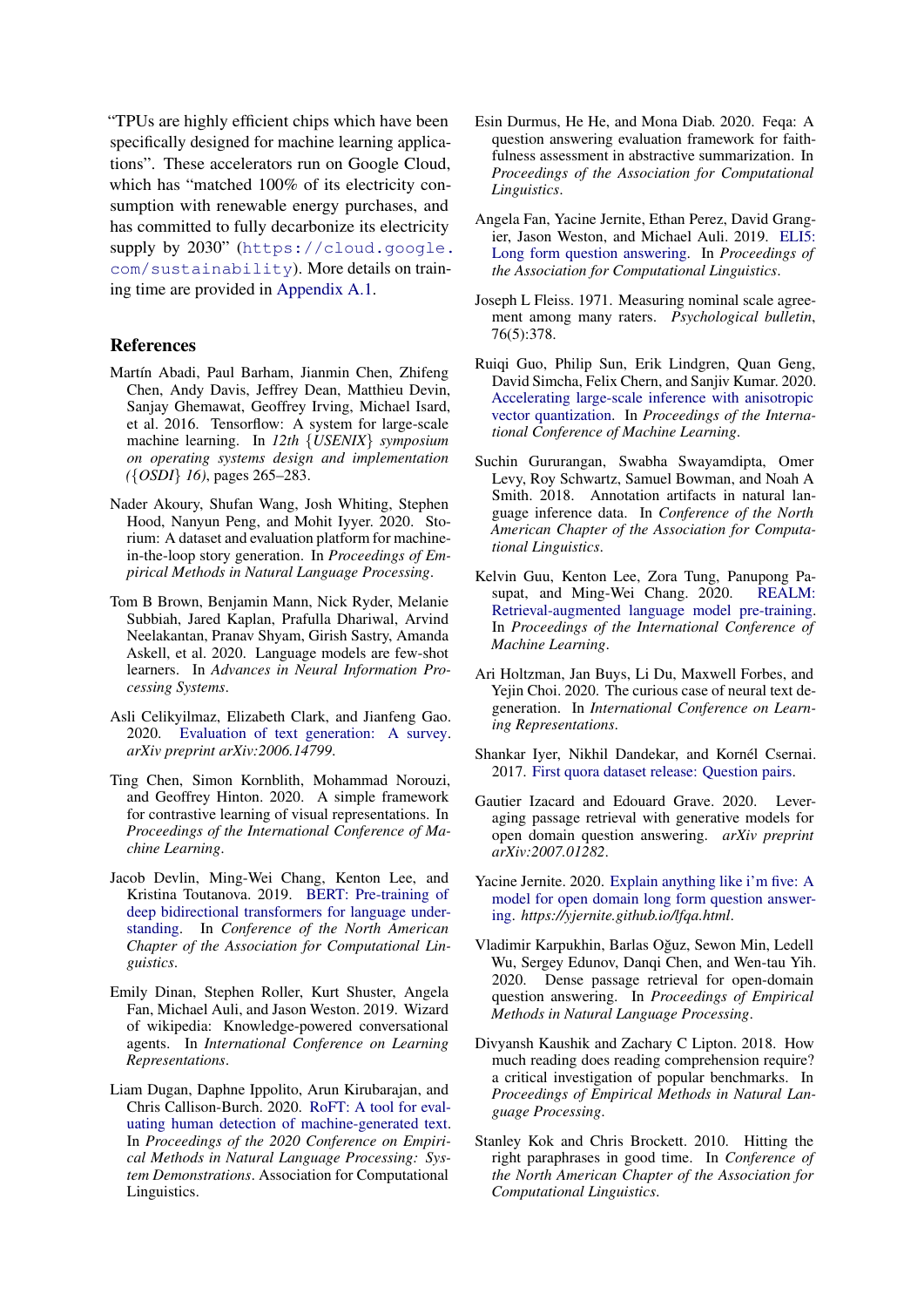- <span id="page-10-0"></span>Tom Kwiatkowski, Jennimaria Palomaki, Olivia Redfield, Michael Collins, Ankur Parikh, Chris Alberti, Danielle Epstein, Illia Polosukhin, Jacob Devlin, Kenton Lee, et al. 2019. Natural questions: a benchmark for question answering research. *Transactions of the Association for Computational Linguistics*, 7:453–466.
- <span id="page-10-16"></span>J Richard Landis and Gary G Koch. 1977. The measurement of observer agreement for categorical data. *biometrics*, pages 159–174.
- <span id="page-10-1"></span>Kenton Lee, Ming-Wei Chang, and Kristina Toutanova. 2019. [Latent retrieval for weakly supervised open](https://doi.org/10.18653/v1/P19-1612) [domain question answering.](https://doi.org/10.18653/v1/P19-1612) In *Proceedings of the Association for Computational Linguistics*.
- <span id="page-10-10"></span>Mike Lewis, Marjan Ghazvininejad, Gargi Ghosh, Armen Aghajanyan, Sida Wang, and Luke Zettlemoyer. 2020a. Pre-training via paraphrasing. *Advances in Neural Information Processing Systems*.
- <span id="page-10-3"></span>Mike Lewis, Yinhan Liu, Naman Goyal, Marjan Ghazvininejad, Abdelrahman Mohamed, Omer Levy, Ves Stoyanov, and Luke Zettlemoyer. 2020b. Bart: Denoising sequence-to-sequence pre-training for natural language generation, translation, and comprehension. In *Proceedings of the Association for Computational Linguistics*.
- <span id="page-10-2"></span>Patrick Lewis, Ethan Perez, Aleksandara Piktus, Fabio Petroni, Vladimir Karpukhin, Naman Goyal, Heinrich Küttler, Mike Lewis, Wen-tau Yih, Tim Rocktäschel, et al. 2020c. Retrieval-augmented generation for knowledge-intensive nlp tasks. In *Proceedings of Advances in Neural Information Processing Systems*.
- <span id="page-10-15"></span>Patrick Lewis, Pontus Stenetorp, and Sebastian Riedel. 2020d. Question and answer test-train overlap in open-domain question answering datasets. *arXiv preprint arXiv:2008.02637*.
- <span id="page-10-11"></span>Chin-Yew Lin. 2004. [ROUGE: A package for auto](https://www.aclweb.org/anthology/W04-1013)[matic evaluation of summaries.](https://www.aclweb.org/anthology/W04-1013) In *Text Summarization Branches Out*, pages 74–81, Barcelona, Spain. Association for Computational Linguistics.
- <span id="page-10-9"></span>Peter J Liu, Mohammad Saleh, Etienne Pot, Ben Goodrich, Ryan Sepassi, Lukasz Kaiser, and Noam Shazeer. 2018. Generating wikipedia by summarizing long sequences. In *Proceedings of the International Conference on Learning Representations*.
- <span id="page-10-17"></span>Yinhan Liu, Myle Ott, Naman Goyal, Jingfei Du, Mandar Joshi, Danqi Chen, Omer Levy, Mike Lewis, Luke Zettlemoyer, and Veselin Stoyanov. 2019. Roberta: A robustly optimized bert pretraining approach. *arXiv preprint arXiv:1907.11692*.
- <span id="page-10-4"></span>Fabio Petroni, Aleksandra Piktus, Angela Fan, Patrick Lewis, Majid Yazdani, Nicola De Cao, James Thorne, Yacine Jernite, Vassilis Plachouras, Tim Rocktäschel, et al. 2020. Kilt: a benchmark for knowledge intensive language tasks. *arXiv preprint arXiv:2009.02252*.
- <span id="page-10-6"></span>Fabio Petroni, Tim Rocktäschel, Sebastian Riedel, Patrick Lewis, Anton Bakhtin, Yuxiang Wu, and Alexander Miller. 2019. Language models as knowledge bases? In *Proceedings of Empirical Methods in Natural Language Processing*.
- <span id="page-10-8"></span>Jack W Rae, Anna Potapenko, Siddhant M Jayakumar, Chloe Hillier, and Timothy P Lillicrap. 2020. Compressive transformers for long-range sequence modelling. In *Proceedings of the International Conference on Learning Representations*.
- <span id="page-10-12"></span>Colin Raffel, Noam Shazeer, Adam Roberts, Katherine Lee, Sharan Narang, Michael Matena, Yanqi Zhou, Wei Li, and Peter J. Liu. 2020. [Exploring](http://jmlr.org/papers/v21/20-074.html) [the limits of transfer learning with a unified text-to](http://jmlr.org/papers/v21/20-074.html)[text transformer.](http://jmlr.org/papers/v21/20-074.html) *Journal of Machine Learning Research*, 21(140):1–67.
- <span id="page-10-20"></span>Ashwin Ram, Rohit Prasad, Chandra Khatri, Anu Venkatesh, Raefer Gabriel, Qing Liu, Jeff Nunn, Behnam Hedayatnia, Ming Cheng, Ashish Nagar, et al. 2018. Conversational ai: The science behind the alexa prize. *arXiv preprint arXiv:1801.03604*.
- <span id="page-10-7"></span>Adam Roberts, Colin Raffel, and Noam Shazeer. 2020. How much knowledge can you pack into the parameters of a language model? In *Proceedings of Empirical Methods in Natural Language Processing*.
- <span id="page-10-5"></span>Aurko Roy, Mohammad Saffar, Ashish Vaswani, and David Grangier. 2020. [Efficient content-based](https://arxiv.org/abs/2003.05997) [sparse attention with routing transformers.](https://arxiv.org/abs/2003.05997) In *Transactions of the Association for Computational Linguistics*.
- <span id="page-10-18"></span>Thibault Sellam, Dipanjan Das, and Ankur P Parikh. 2020. Bleurt: Learning robust metrics for text generation. In *Proceedings of the Association for Computational Linguistics*.
- <span id="page-10-14"></span>Simeng Sun, Ori Shapira, Ido Dagan, and Ani Nenkova. 2019. How to compare summarizers without target length? pitfalls, solutions and re-examination of the neural summarization literature. In *Proceedings of the Workshop on Methods for Optimizing and Evaluating Neural Language Generation*, pages 21–29.
- <span id="page-10-13"></span>Ran Tian, Shashi Narayan, Thibault Sellam, and Ankur P Parikh. 2019. Sticking to the facts: Confident decoding for faithful data-to-text generation. *arXiv preprint arXiv:1910.08684*.
- <span id="page-10-21"></span>Ashish Vaswani, Samy Bengio, Eugene Brevdo, Francois Chollet, Aidan N. Gomez, Stephan Gouws, Llion Jones, Łukasz Kaiser, Nal Kalchbrenner, Niki Parmar, Ryan Sepassi, Noam Shazeer, and Jakob Uszkoreit. 2018. [Tensor2tensor for neural machine](http://arxiv.org/abs/1803.07416) [translation.](http://arxiv.org/abs/1803.07416) *CoRR*, abs/1803.07416.
- <span id="page-10-19"></span>Alex Wang, Kyunghyun Cho, and Mike Lewis. 2020. Asking and answering questions to evaluate the factual consistency of summaries. In *Proceedings of the Association for Computational Linguistics*.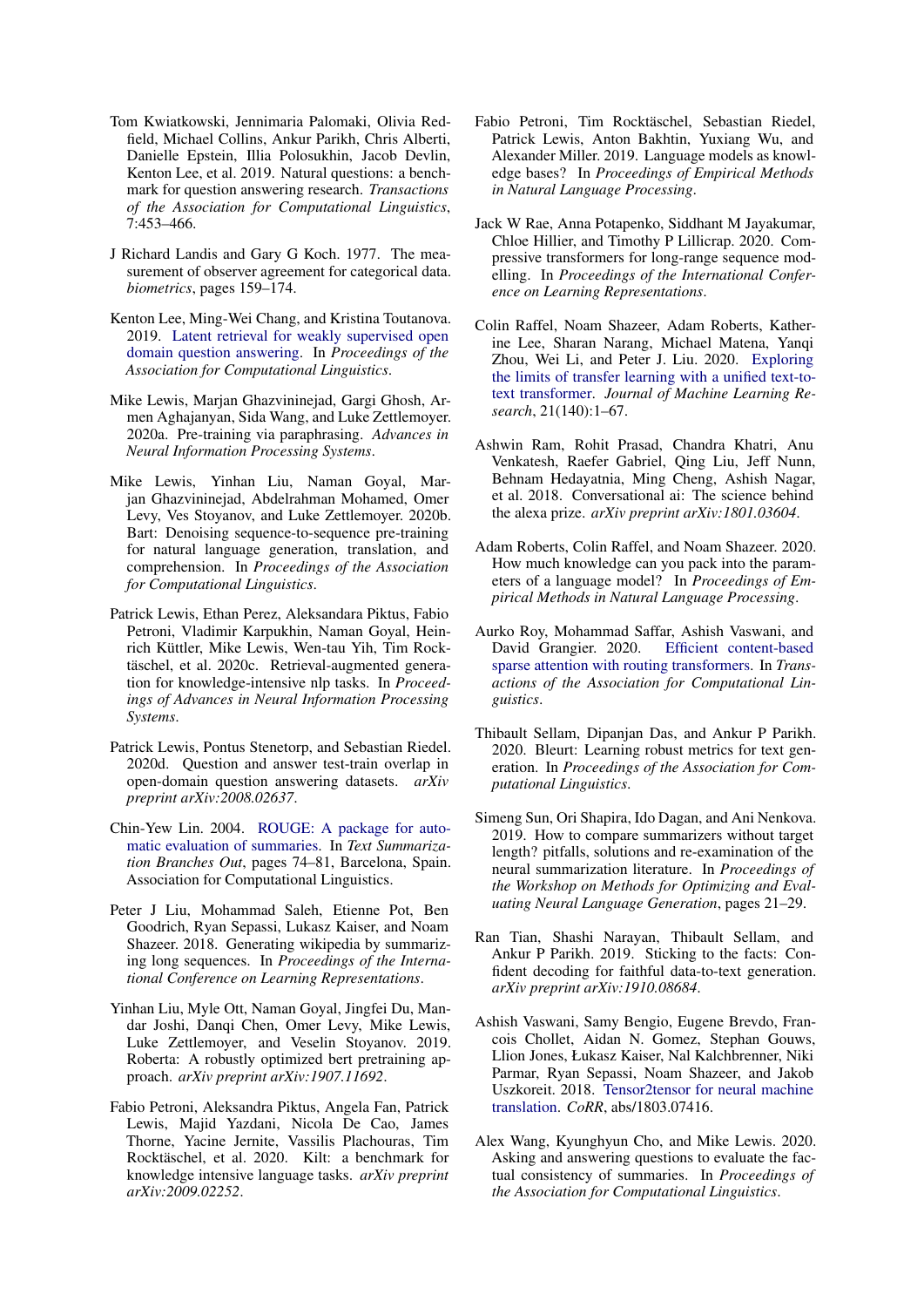- <span id="page-11-4"></span>Alex Wang, Amanpreet Singh, Julian Michael, Felix Hill, Omer Levy, and Samuel R Bowman. 2019. Glue: A multi-task benchmark and analysis platform for natural language understanding. In *Proceedings of the International Conference on Learning Representations*.
- <span id="page-11-1"></span>Hai Wang and David McAllester. 2020. On-the-fly information retrieval augmentation for language models. In *Proceedings of the First Joint Workshop on Narrative Understanding, Storylines, and Events*, pages 114–119.
- <span id="page-11-3"></span>Sam Wiseman, Stuart M Shieber, and Alexander M Rush. 2017. Challenges in data-to-document generation. In *Proceedings of Empirical Methods in Natural Language Processing*.
- <span id="page-11-0"></span>Thomas Wolf, Victor Sanh, Julien Chaumond, and Clement Delangue. 2018. Transfertransfo: A transfer learning approach for neural network based conversational agents. In *NeurIPS CAI Workshop*.
- <span id="page-11-2"></span>Deshraj Yadav, Rishabh Jain, Harsh Agrawal, Prithvijit Chattopadhyay, Taranjeet Singh, Akash Jain, Shiv Baran Singh, Stefan Lee, and Dhruv Batra. 2019. Evalai: Towards better evaluation systems for ai agents. *arXiv preprint arXiv:1902.03570*.
- <span id="page-11-8"></span>Rowan Zellers, Ari Holtzman, Hannah Rashkin, Yonatan Bisk, Ali Farhadi, Franziska Roesner, and Yejin Choi. 2019. Defending against neural fake news. In *Advances in Neural Information Processing Systems*, pages 9054–9065.
- <span id="page-11-6"></span>Yuhao Zhang, Derek Merck, Emily Bao Tsai, Christopher D Manning, and Curtis P Langlotz. 2020. Optimizing the factual correctness of a summary: A study of summarizing radiology reports. In *Proceedings of the Association for Computational Linguistics*.
- <span id="page-11-7"></span>Chunting Zhou, Jiatao Gu, Mona Diab, Paco Guzman, Luke Zettlemoyer, and Marjan Ghazvininejad. 2020. Detecting hallucinated content in conditional neural sequence generation. *arXiv preprint arXiv:2011.02593*.
- <span id="page-11-5"></span>Yaoming Zhu, Sidi Lu, Lei Zheng, Jiaxian Guo, Weinan Zhang, Jun Wang, and Yong Yu. 2018. Texygen: A benchmarking platform for text generation models. In *The 41st International ACM SIGIR Conference on Research & Development in Information Retrieval*.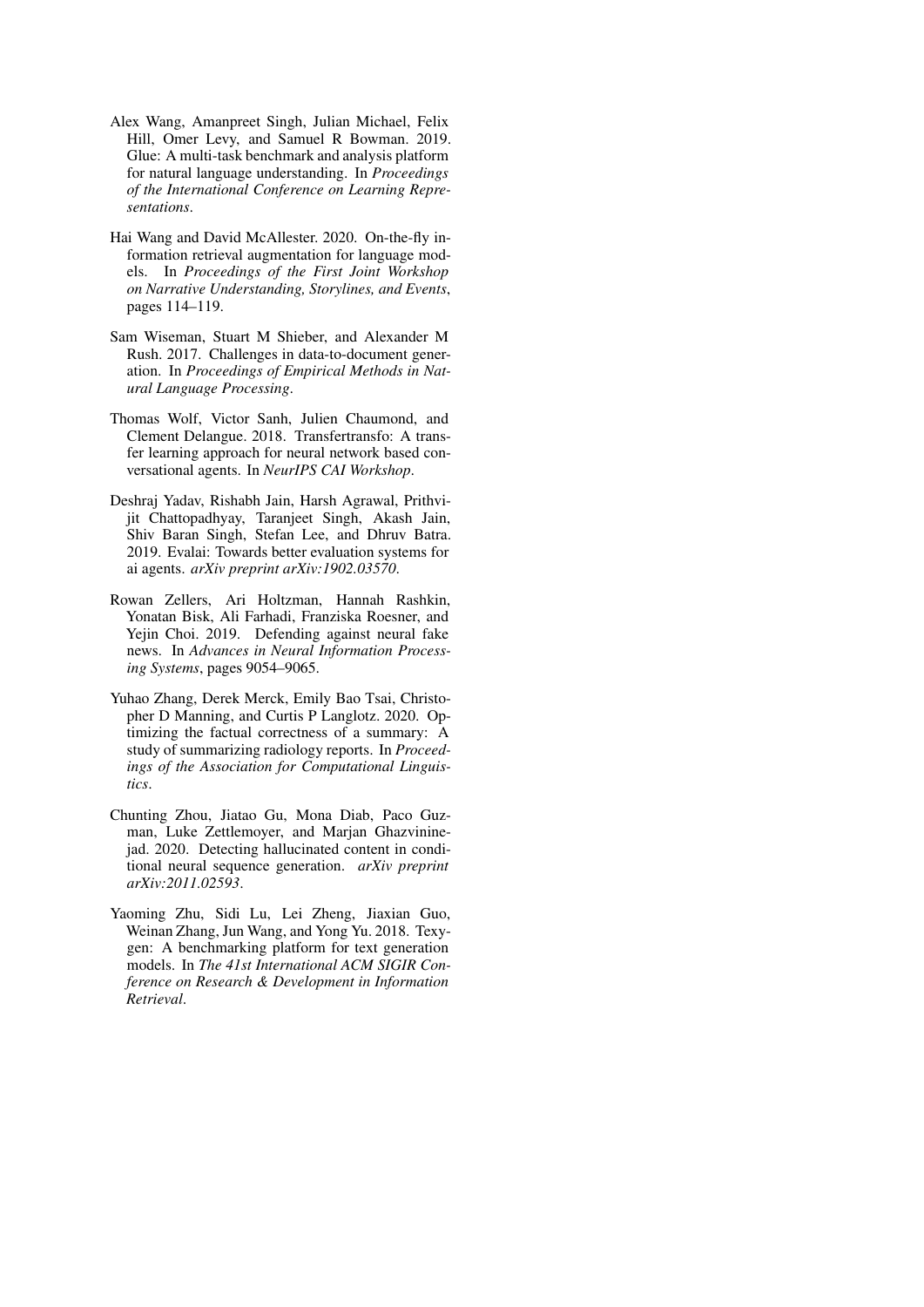# A Appendices for "Hurdles to Progress in Long-form Question Answering"

# <span id="page-12-0"></span>A.1 Training & Model Details

All our models are developed and trained using TensorFlow 1.15 [\(Abadi et al.,](#page-9-20) [2016\)](#page-9-20) and Tensor2Tensor [\(Vaswani et al.,](#page-10-21) [2018\)](#page-10-21). Our implementations are based on the open-source codebases of REALM <sup>[19](#page-12-1)</sup> and the Routing Transformer. <sup>[20](#page-12-2)</sup> Similar to the REALM implementation, we use separate processes to run the retriever and generate training data (using a MIPS search). Since our retriever is frozen, we do not use the document index refresher available in their codebase.

Retriever: Our retriever is trained on 64 Google Cloud TPUs for a total of 4k steps and a batch size of 12288. We do early stopping on the validation data (with a smaller batch size of 512 due to smaller P100 GPU memory). Our model converges quite fast, reaching its best performance in 1.5k steps (in 43 minutes) and needing 103 minutes for the full set of 4k steps.

Generator: Our generator is trained on 64 Google Cloud TPUs, for a total of 100k steps on the ELI5 training set. We use the pg19\_local\_cluster8k configuration available in the Routing Transformer implementation. Besides the default hyperparameters, setting 15% input, attention and ReLU dropout was critical to prevent overfitting on the training set. We use a learning rate of 5e-5. Our retrievals, questions and answers are truncated / padded to 288 subword tokens (using the PG19 subword tokenizer). We use a minibatch size of 128 QA pairs, which corresponds to 332k tokens per mini-batch (of which, the loss is computed over the last 288 answer tokens, or 37k total tokens). We do not compute loss over padded tokens, and use special symbols to separate different parts of the input context. We reverse the retrieved paragraphs in context since the model uses local attention layers, and we wanted higher ranked retrievals to appear closer to the answer tokens. Our models take about 30 hours to finish 100k steps (0.92 steps / second).

Attention Maps: We show the 2D plots of our generator's attention maps in [Figure 3.](#page-12-3)

<span id="page-12-3"></span>

Figure 3: Figures (from [Roy et al.,](#page-10-5) [2020\)](#page-10-5) showing 2-D attention schemes for the sparse attention mechanism used in Routing Transformer. Lower layers pool in local information via sliding window local attention (Subfigure [3a\)](#page-12-3) while upper layers gather global information for every token via clustering (Sub-figure [3b\)](#page-12-3).

Hyperparameter Choices: We experimented with several different pretraining strategies (using Wikipedia), smaller model variants and hyperparameter choices *manually* in preliminary experiments. All these experiments performed quite poorly on ELI5, producing very short and sometimes incoherent responses. Finally, switching to a Routing Transformer model which was pretrained on a longform language modeling dataset (PG-19) significantly improved generation quality. Hyperparameters for this pretrained model (like hidden size / number of layers) were *manually chosen* with model capacity in mind. For our final experiments with this pretrained model we did not perform any hyperparameter search during training, primarily due to the expensive setup required to train the system. During inference, we tuned the nucleus sampling value from 0.0 to 1.0 in increments of 0.1, choosing the value with the best validation set performance. Our hyperparameter choices for contrastive learning on the retriever have been justified in an ablation study in [Appendix A.2.](#page-13-0) Notably, we use very large minibatches of 12,288 to scale the number of negative examples. To train this model, we used the standard trick of data parallelism across 64 hardware accelerators. This resulted in an effective mini-batch size of 192 per chip, which is small enough to fit a BERT-base sized model on a TPU v3 chip's memory. To accumulate information across different chips before the final softmax, we used the tf.tpu.cross replica sum function (using an open-source wrapper found [here\)](https://github.com/google-research/language/blob/master/language/common/utils/tpu_utils.py#L83).

<span id="page-12-1"></span><sup>19</sup>[https://github.com/google-research/](https://github.com/google-research/language/tree/master/language/realm) [language/tree/master/language/realm](https://github.com/google-research/language/tree/master/language/realm)

<span id="page-12-2"></span><sup>20</sup>[https://github.com/google-research/](https://github.com/google-research/google-research/tree/master/routing_transformer) [google-research/tree/master/routing\\_](https://github.com/google-research/google-research/tree/master/routing_transformer) [transformer](https://github.com/google-research/google-research/tree/master/routing_transformer)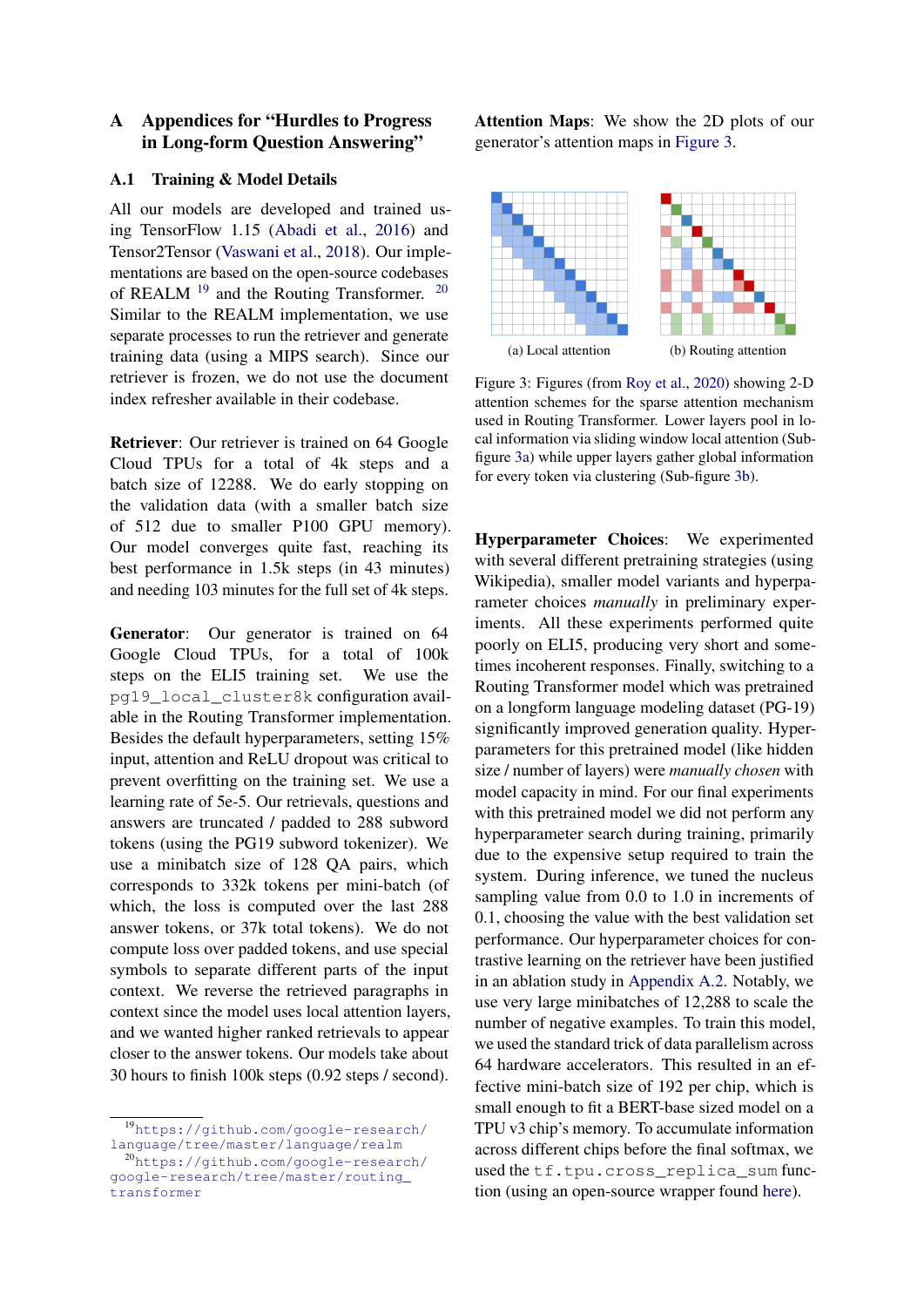### <span id="page-13-0"></span>A.2 Ablation Study of C-REALM

One of our contributions is scaling up a distantly supervised objective for training retrievers on ELI5, originally described in [Jernite](#page-9-4) [\(2020\)](#page-9-4). This method uses in-batch negative sampling, making minibatch size a critical hyperparameter for better constrastive learning. We perform controlled experiments initializing our retrievers with REALM-CCNews [\(Guu et al.,](#page-9-0) [2020\)](#page-9-0) and varying batch size and keeping all other hyperparameters consistent. In [Table 8,](#page-13-4) we notice a steady increase in performance as minibatch size is increased, with the largest gains coming by doubling the batch size in [Jernite](#page-9-4) [\(2020\)](#page-9-4) from 512 to 1024. Finally, in preliminary experiments we saw no benefit of more intelligent negative sampling schemes.

<span id="page-13-4"></span>

| Batch size                | R-Prec | Recall $@5$ |
|---------------------------|--------|-------------|
| <b>REALM</b> (pretrained) | 6.6    | 14.9        |
| 256                       | 6.2    | 11.0        |
| 512 (Jernite, 2020)       | 6.8    | 12.6        |
| 1024                      | 11.5   | 21.0        |
| 12288 (Ours)              | 13.3   | 21 2        |

Table 8: The effect of minibatch size on the validation performance of C-REALM. As a baseline, we also add the retrieval performance of the REALM pretrained model which is used as an initialization.

Next, we investigate the effect of initialization on the training of C-REALM. Unlike [Jernite](#page-9-4) [\(2020\)](#page-9-4) who initialize their model with BERT, before training we initialize our retriever with a pretrained self-supervised retriever. As a baseline, we initialize our model with ICT, a weaker self-supervised retriever introduced in [Lee et al.](#page-10-1) [\(2019\)](#page-10-1). Both models are trained with minibatch sizes of 12228. In [Table 9,](#page-13-5) we notice a large improvement in performance when using a better initialization, confirming our design decisions.

### <span id="page-13-1"></span>A.3 Number of trainable parameters

In [Table 10](#page-13-6) we present the number of trainable parameters in our model compared to baselines on the leaderboard. Our generator is slightly larger than the models used in prior work, but we utilize a smaller retriever due to the shared query and candidate encoders in REALM. Overall, our system has a similar total number of parameters as baseline models like RAG and BART + DPR.

<span id="page-13-5"></span>

| Initialization                                     | R-Prec. $R@5$ |              |
|----------------------------------------------------|---------------|--------------|
| <b>REALM</b> (pretrained)                          | 66.           | -149         |
| ICT (Lee et al., 2019)<br>REALM (Guu et al., 2020) | 93<br>13.3    | 16.5<br>21 2 |

Table 9: The effect of initialization on C-REALM. As a baseline, we also add the retrieval performance of the REALM-CCNews pretrained model without any finetuning on ELI5.

<span id="page-13-6"></span>

| Model             | Generator | Retriever | Index |
|-------------------|-----------|-----------|-------|
| T5-base           | 220M      |           |       |
| <b>BART</b>       | 406M      |           |       |
| <b>RAG</b>        | 406M      | 220M      | 15B   |
| <b>BART + DPR</b> | 406M      | 220M      | 15B   |
| $RT + C - REALM$  | 486M      | 110M      | 15B   |

Table 10: The number of parameters used by our model and baselines. Our generator is slightly bigger than other submissions on the leaderboard, but we use a smaller retriever with a similar sized index.

### <span id="page-13-2"></span>A.4 Generations from our System

More generations have been provided (along with retrievals, highlighted to show n-gram overlap) in the supplementary material (data) as HTML files. We also present a few samples in [Table 16.](#page-17-0)

# <span id="page-13-3"></span>A.5 Human Evaluation Setup

We conducted several A/B tests between variants of our model using human annotators. We asked a total of 20 participants for help who voluntarily agreed to help with the annotation process. Most participants were English-speaking graduate students in computer science. In every test, participants were shown a question along with two answers (generated by different systems) presented in a random order. They were then asked to choose which generation (1) answered the question better / which answer was more relevant to the question; (2) was more coherent / had less repetition; (3) was more factually correct. Since some annotators had a limited time, we asked them to prioritize question (1) over  $(2) / (3)$ . Annotators were allowed to select "Tie" if they could not choose between the systems. We also permitted them to use search engines, but suggested restricting search to Wikipedia. We present all our results in [Table 15.](#page-16-0) We also interviewed some participants after the annotation process and discuss our findings in [Section 3.4.](#page-8-0) Note that while these A/B tests help us understand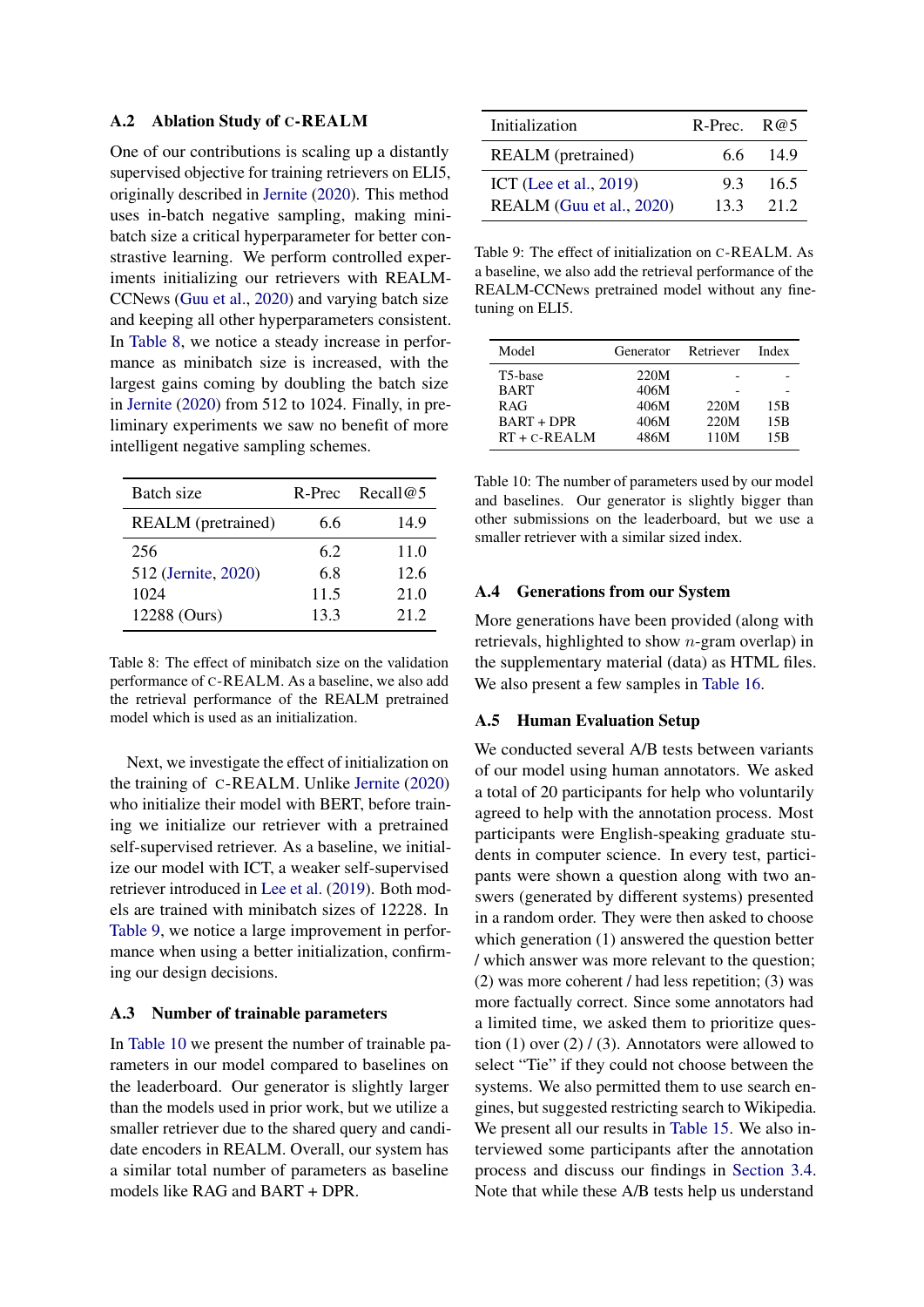which system is relatively better, they do not provide an absolute measure of performance [\(Celikyil](#page-9-16)[maz et al.,](#page-9-16) [2020\)](#page-9-16) — annotators reported that there were cases where both answers were very good and other cases where both were very poor. This is a limitation of A/B testing.

# <span id="page-14-1"></span>A.6 Effect of length on ROUGE-L

In this section we measure the effect of outputs lengths on ROUGE-L scores. To conduct this experiment, we truncate generations by our system to a fixed fraction of tokens across all instances. As we see in [Table 11](#page-14-2) in the *Truncate* column, shorter generations tend have lower ROUGE-L. To disentangle the effects of length and content, we also measure the generation quality by repeating the truncated generations several times until it matches the original generation length. In the *Repeat* 1/f *times* column, we notice a gap between our model's original generation (24.4 ROUGE-L) and the equallength truncated generations with repetition. These results indicate that while length helps improve ROUGE-L scores, simple repetition is insufficient.

<span id="page-14-2"></span>

| Fraction $f$ | # Tokens | Truncate | Repeat $1/f$ times |
|--------------|----------|----------|--------------------|
| 0.1          | 18.2     | 17.4     | 18.2               |
| 0.2          | 37.0     | 20.8     | 21.1               |
| 0.3          | 55.7     | 22.2     | 22.4               |
| 0.4          | 74.4     | 22.9     | 23.1               |
| 0.5          | 93.4     | 23.4     | 23.6               |
| 0.6          | 112.0    | 23.9     | 23.9               |
| 0.8          | 149.4    | 24.2     | 24.3               |
| 1.0          | 187.3    | 24.4     | 24.4               |

Table 11: Effect of truncating generations (Truncate) from the  $p = 0.6$  model to keep the first f fraction of tokens, and then repeating the truncated generations  $1/f$  times to match the original length (Repeat ...). Notice a consistent increase in ROUGE-L with longer outputs, but a gap between the original generations (24.4) and equal-length generations formed by repeating truncations (Repeat  $1/f$  times column).

# <span id="page-14-0"></span>A.7 More experiments on measuring retrieval grounding of generations

In this section we provide some more experiments testing the grounding of generations in retrieved documents. Overall, trends are consistent with our observations in [Section 3.1.](#page-3-1)

Scatter plots between generation quality and unigram overlap with retrievals: We present this scatter plot in [Figure 4.](#page-14-3) There is virtually

<span id="page-14-3"></span>

Figure 4: Scatter plot for generations from the  $p = 0.6$ model between generative quality (ROUGE-L vs reference on X-axis) and grounding with retrieval (unigram overlap with retrieved documents on Y-axis). The plot shows no correlation between the two quantities.

no correlation between the two quantities, with Spearman  $\rho = 0.09$ .

Instances with correct predicted retrieval: In [Table 12,](#page-14-4) we present results similar to [Section 3.1](#page-3-1) considering only those instances where at least one retrieved document matched the gold annotation (roughly 23% instances). We also present a scatter plot on the same set of instances in [Figure 5](#page-15-0) and note a low correlation of  $\rho = 0.13$ .

<span id="page-14-4"></span>

|                                        |         | vs predicted retr. |         | vs random retr. |              |  |  |
|----------------------------------------|---------|--------------------|---------|-----------------|--------------|--|--|
|                                        | $R-I$ . | $1 - g$            | $2 - g$ | $1 - g$         | $2 - \alpha$ |  |  |
| $p = 0.6$ , correct retrieval examples |         |                    |         |                 |              |  |  |
| Predicted                              | 23.74   | 54.4               | 10.0    | 39.7            | 4.3          |  |  |
| Random                                 | 23.91   | 52.5               | 9.6     | 38.8            | 4.0          |  |  |
| $p = 0.9$ , correct retrieval examples |         |                    |         |                 |              |  |  |
| Predicted                              | 22.40   | 54.9               | 9.2     | 40.9            | 4.3          |  |  |
| Random                                 | 22.22   | 54.7               | 9.2     | 411             | 42           |  |  |

Table 12: Comparison of generations conditioned on retrievals from C-REALM (Predicted) and randomly chosen retrievals (Random), for those cases where C-REALM predicted the correct retrieval. Notice very small differences in generation quality (R-L) as well as the fraction of *n*-grams  $(n-g)$  in the generation overlapping with retrievals predicted by C-REALM (vs predicted retr.). To control for overlap due to stopwords, we also add  $n$ -gram overlaps with the randomly sampled retrievals.

Experiments with  $p = 0.9$ : We conduct additional experiments studying our model variant with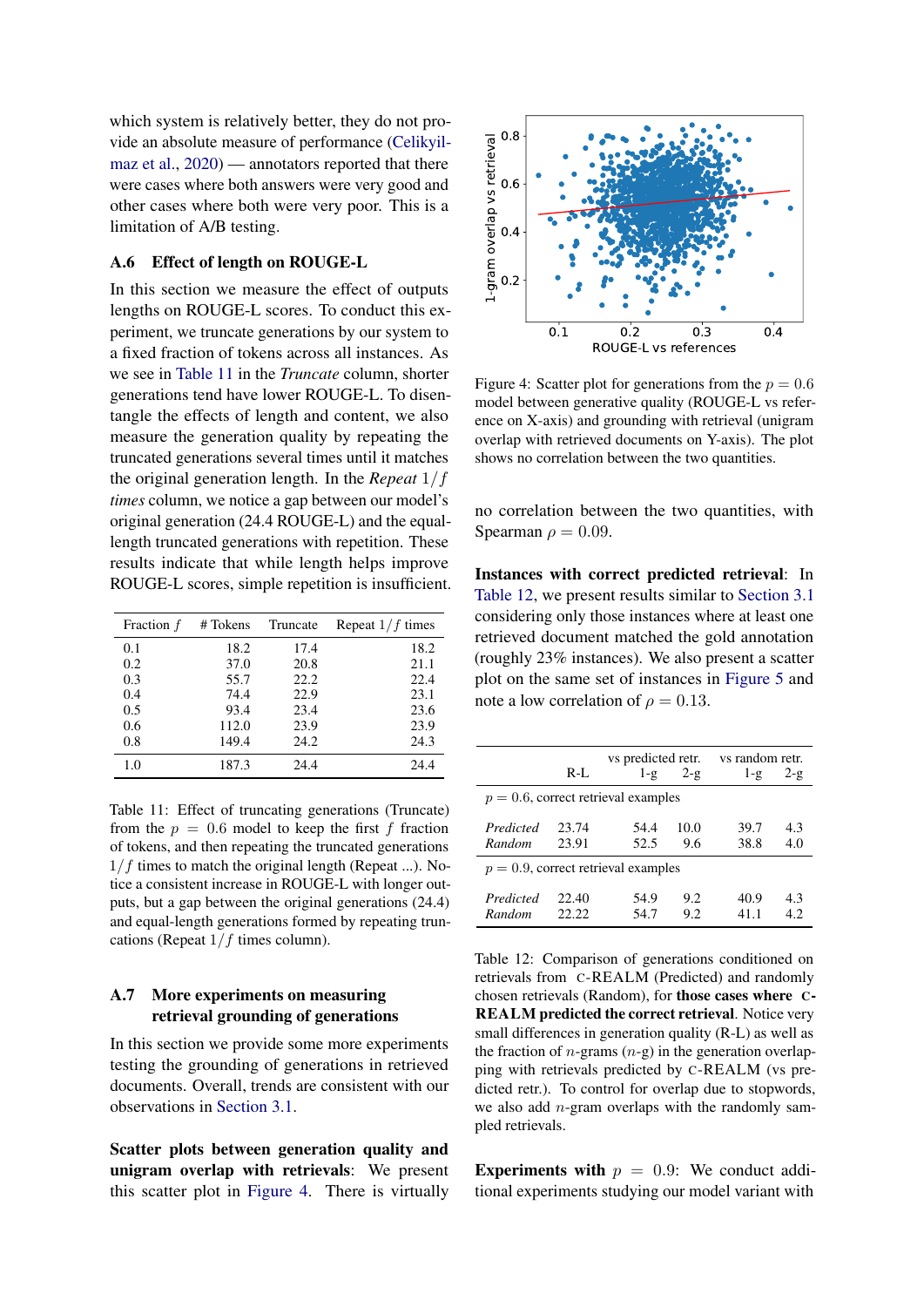<span id="page-15-0"></span>

Figure 5: Scatter plot for generations from the  $p = 0.6$ model between generative quality (ROUGE-L vs reference on X-axis) and grounding with retrieval (unigram overlap with retrieved documents on Y-axis). Unlike [Figure 4,](#page-14-3) this plot only considers those cases where C-REALM predicted the correct retrieval. The plot shows very little correlation between the two quantities (Spearman  $\rho = 0.13$ ).

<span id="page-15-1"></span>

|                     |                | vs predicted retr. |                | vs random retr. |                |  |
|---------------------|----------------|--------------------|----------------|-----------------|----------------|--|
|                     | $R-I$ .        | $1 - \mathcal{Q}$  | $2-\mathbf{g}$ | $1-\mathcal{Q}$ | $2-\mathbf{g}$ |  |
| Predicted<br>Random | 22.62<br>22.56 | 53.9<br>53.1       | 8.7<br>84      | 40.7<br>40.7    | 4.1<br>41      |  |
| Gold Ans            |                | 54.1               | 91             | 40 2.           | 3.8            |  |

<span id="page-15-2"></span>

|                                                | vs qn.          | vs predicted retr.<br>but not in qn. | vs random retr.<br>but not in qn. |  |  |
|------------------------------------------------|-----------------|--------------------------------------|-----------------------------------|--|--|
| (lemmatized nouns, proper nouns, numbers only) |                 |                                      |                                   |  |  |
| Predicted<br>Random                            | $9.1\%$<br>9.4% | 32.4%<br>30.2%                       | 12.0%<br>12.3%                    |  |  |
| Gold Ans                                       | 8.3%            | 28.8%                                | 15.1%                             |  |  |

Table 13: Comparison of generations (with  $p = 0.9$ ) conditioned on retrievals from C-REALM (*Predicted*) and randomly chosen retrievals (*Random*). Notice very small differences in: (1) ROUGE-L vs gold answers (R-L); (2) *n*-gram overlap  $(n-g)$  with retrievals predicted by C-REALM (vs predicted retr.). *Gold answers* also have a similar overlap with predicted retrievals. To control for overlap due to stopwords, we also add  $n$ -gram overlaps with the randomly sampled retrievals.

higher nucleus sampling values. As we saw in [Sec](#page-2-3)[tion 2.3,](#page-2-3) these generations tend to be more fluent and coherent, but less relevant to the question. In [Table 13](#page-15-1) and [Table 14](#page-15-2) we find consistent trends as [Section 3.1,](#page-3-1) with very little difference between models conditioned on retrievals from C-REALM and random retrievals.

Table 14: A fine-grained version of [Table 13](#page-15-1) measuring the unigram overlap of nouns/numbers in the generations with the input question (vs qn.), retrievals predicted by C-REALM (vs predicted retr.) and randomly sampled retrievals (vs random retr.). Similar to [Ta](#page-15-1)[ble 13,](#page-15-1) notice very little difference with and without retrieval.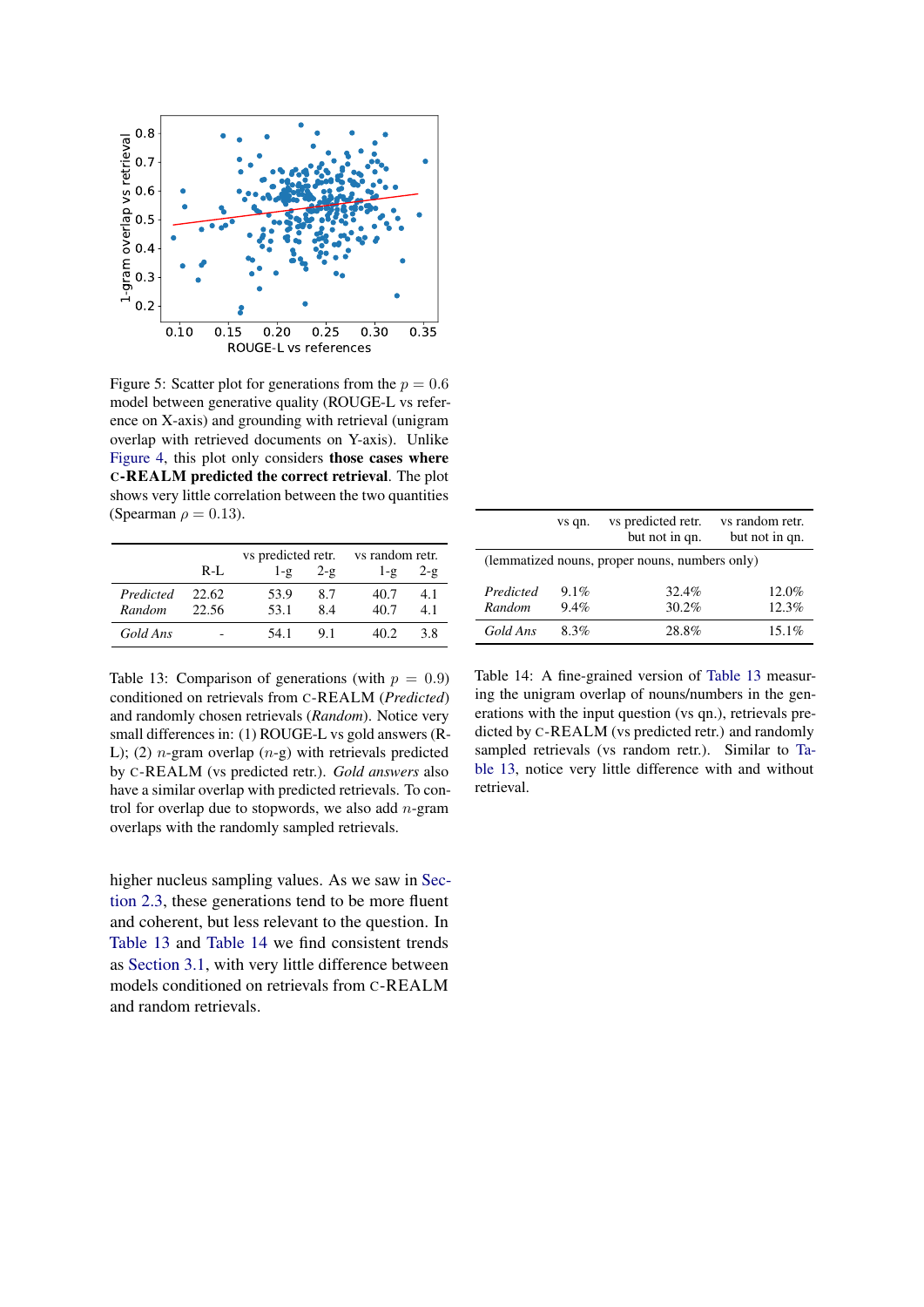<span id="page-16-0"></span>

| A                                                                                                                                                                                                                                                     | B                 | Ouestion                                                                                                                            | Prefer A                                  | Prefer B                                   | Tie                                       |  |  |
|-------------------------------------------------------------------------------------------------------------------------------------------------------------------------------------------------------------------------------------------------------|-------------------|-------------------------------------------------------------------------------------------------------------------------------------|-------------------------------------------|--------------------------------------------|-------------------------------------------|--|--|
| <b>Experiment 1:</b> A comparison between nucleus sampling $p$ values $(0.6, 0.9)$ , conditioning on predicted retrievals (pred.).<br><b>Result:</b> Lower entropy more relevant to question, but higher entropy more coherent and lesser repetition. |                   |                                                                                                                                     |                                           |                                            |                                           |  |  |
| $p = 0.6$ , pred.                                                                                                                                                                                                                                     | $p = 0.9$ , pred. | Which generation answers the question better?<br>Which answer is more coherent?<br>Which ans. is more factually correct + sensical? | 41\% $(65)$<br>$27\%$ (42)<br>$30\%$ (47) | $30\%$ (48)<br>50% (79)<br>$37\%$ (58)     | $29\%$ (46)<br>$23\%$ (37)<br>$33\%$ (52) |  |  |
| <b>Experiment 2:</b> A comparison between generations conditioned on predicted (pred.) and random retrievals (rand.).<br><b>Result:</b> Little difference in generation quality / coherence / relevance to question, high amounts of tie.             |                   |                                                                                                                                     |                                           |                                            |                                           |  |  |
| $p=0.6$ , pred.                                                                                                                                                                                                                                       | $p = 0.6$ , rand. | Which generation answers the question better?<br>Which answer is more coherent?**<br>Which ans. is more factually correct**         | 40\% (78)<br>55% (12)<br>48\% (10)        | $33\%$ (64)<br>$27\%$ (6)<br>$9\%$ (2)     | $27\%$ (51)<br>$18\%$ (4)<br>$43\%$ (9)   |  |  |
| $p = 0.9$ , pred.                                                                                                                                                                                                                                     | $p = 0.9$ , rand. | Which generation answers the question better?<br>Which answer is more coherent?<br>Which ans. is more factually correct + sensical? | $31\%$ (52)<br>$32\% (26)$<br>28\% (23)   | $37\% (63)$<br>$36\%$ (30)<br>35% (29)     | $32\%$ (54)<br>$32\% (26)$<br>$37\%$ (30) |  |  |
| <b>Experiment 3:</b> A comparison between generations conditioned on predicted retrievals (pred.) and the longest gold answer.<br><b>Result:</b> Strong preference for gold answers over generations.                                                 |                   |                                                                                                                                     |                                           |                                            |                                           |  |  |
| $p = 0.6$ , pred.                                                                                                                                                                                                                                     | gold answer       | Which generation answers the question better?<br>Which answer is more coherent?<br>Which ans. is more factually correct + sensical? | $14\%$ (29)<br>$7\%$ (8)<br>$2\%$ (2)     | $68\%$ (138)<br>$71\%$ (77)<br>$76\%$ (65) | 18\% (36)<br>$21\% (23)$<br>$22\%$ (19)   |  |  |
| $p = 0.9$ , pred.                                                                                                                                                                                                                                     | gold answer       | Which generation answers the question better?<br>Which answer is more coherent?<br>Which ans. is more factually correct + sensical? | $17\%$ (49)<br>$13\%$ (14)<br>$6\%$ (6)   | $72\% (203)$<br>$61\%$ (65)<br>$72\%$ (78) | $11\%$ (31)<br>$25\% (27)$<br>$22\%$ (24) |  |  |

Table 15: Human evaluations experiments with exact number of ratings shown in (·). Differences greater than 10% with more than 50 total samples have been bold marked. The experiments marked with \*\* have less than 50 samples, so it is difficult to draw meaningful conclusions.